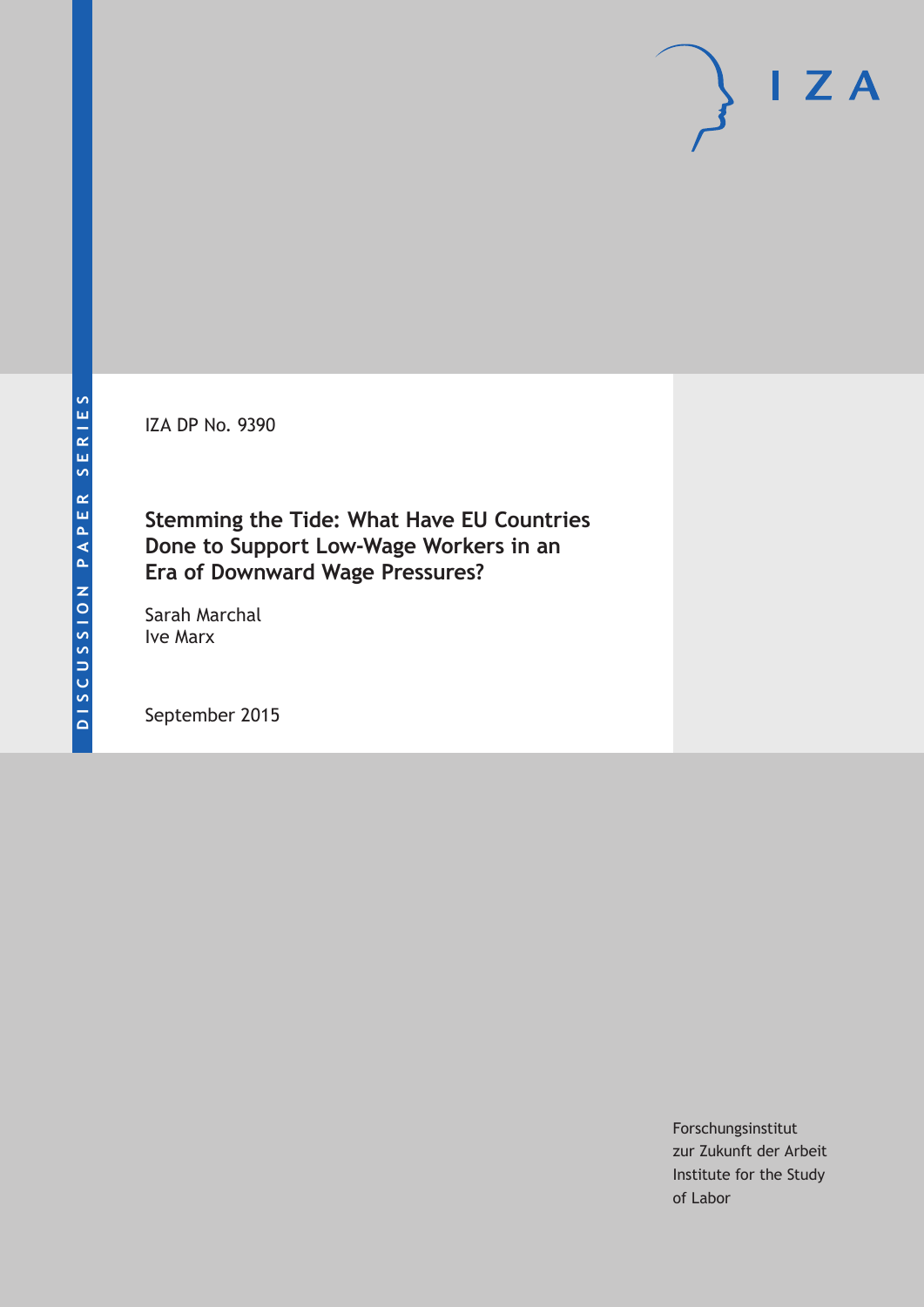# **Stemming the Tide: What Have EU Countries Done to Support Low-Wage Workers in an Era of Downward Wage Pressures?**

# **Sarah Marchal**

*Herman Deleeck Centre for Social Policy, University of Antwerp* 

# **Ive Marx**

*Herman Deleeck Centre for Social Policy, University of Antwerp and IZA* 

> Discussion Paper No. 9390 September 2015

> > IZA

P.O. Box 7240 53072 Bonn Germany

Phone: +49-228-3894-0 Fax: +49-228-3894-180 E-mail: iza@iza.org

Any opinions expressed here are those of the author(s) and not those of IZA. Research published in this series may include views on policy, but the institute itself takes no institutional policy positions. The IZA research network is committed to the IZA Guiding Principles of Research Integrity.

The Institute for the Study of Labor (IZA) in Bonn is a local and virtual international research center and a place of communication between science, politics and business. IZA is an independent nonprofit organization supported by Deutsche Post Foundation. The center is associated with the University of Bonn and offers a stimulating research environment through its international network, workshops and conferences, data service, project support, research visits and doctoral program. IZA engages in (i) original and internationally competitive research in all fields of labor economics, (ii) development of policy concepts, and (iii) dissemination of research results and concepts to the interested public.

IZA Discussion Papers often represent preliminary work and are circulated to encourage discussion. Citation of such a paper should account for its provisional character. A revised version may be available directly from the author.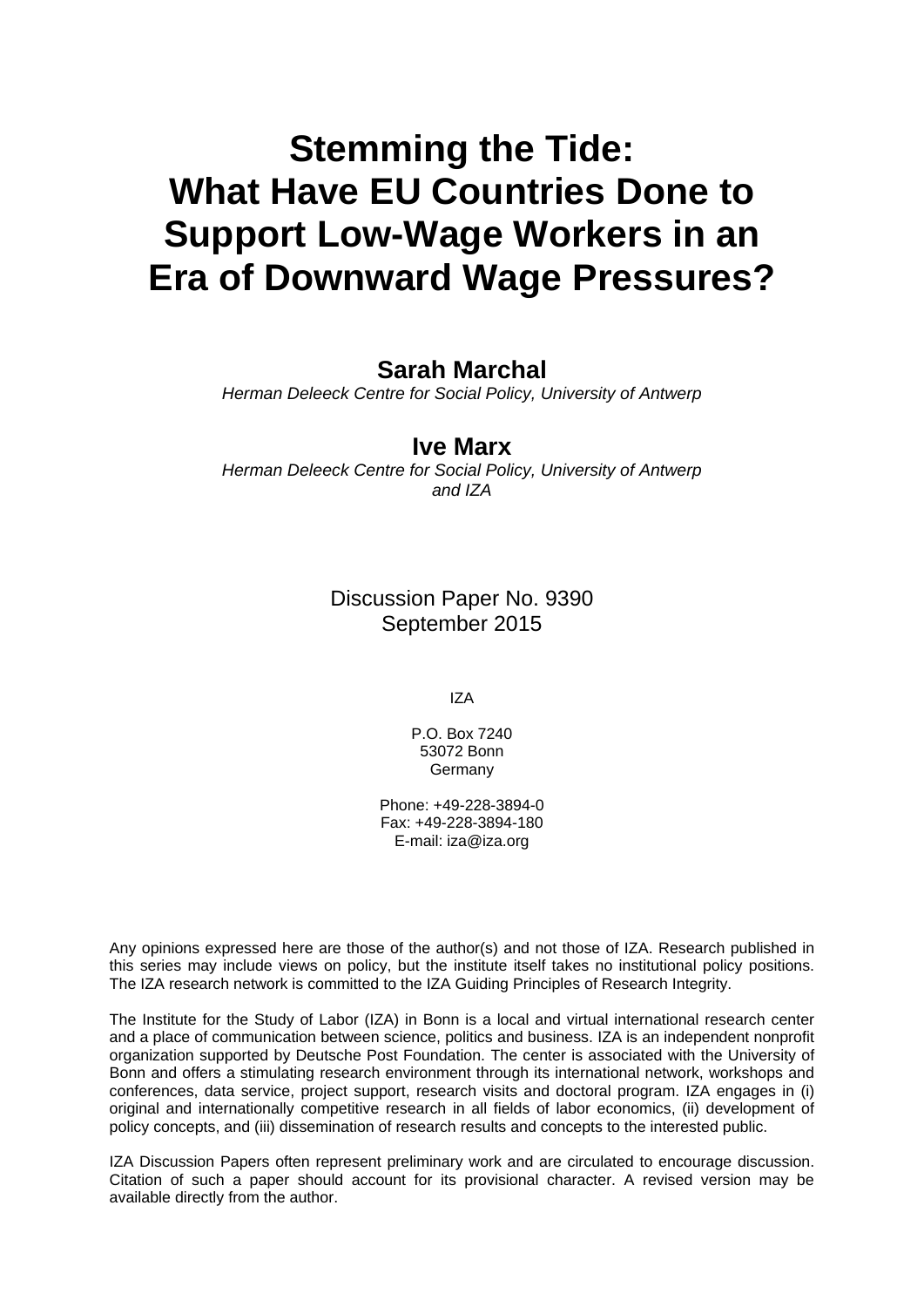IZA Discussion Paper No. 9390 September 2015

# **ABSTRACT**

# **Stemming the Tide: What Have EU Countries Done to Support Low-Wage Workers in an Era of Downward Wage Pressures?\***

Governments across the EU have been striving to get more people into work while at the same time acknowledging that more needs to be done to 'make work pay'. Yet this drive comes at a time when structural economic shifts are putting pressure on wages, especially of less skilled workers. This article focuses on trends in minimum wages, income taxes, and work-related benefits within a selection of 16 EU countries, for the period 2001-2012, with three US states included as reference cases. We find evidence for eroding relative minimum wages in various EU countries, yet combined with catch-up growth in the new Member States. We also find that governments counteracted eroding minimum wages through direct income support measures, especially for lone parents. Most prevalent among these were substantial declines in income tax liabilities. More generally we see a trend unfolding towards a fiscalization of income support policies.

JEL Classification: I38

Keywords: minimum wage, income support, fiscalization, lone parents

Corresponding author:

Ive Marx Centre for Social Policy University of Antwerp St Jacobstraat 2 2000 Antwerpen **Belgium** E-mail: ive.marx@ua.ac.be

 $\overline{a}$ 

<sup>\*</sup> The research for this paper has benefited from financial support by the European Union's Seventh Framework Programme (FP7/2012‐2016) under grant agreement n° 290613 (ImPRovE: Poverty Reduction in Europe: Social Policy and Innovation; http://improve‐research.eu). The authors would like to thank Tim Goedemé, Bea Cantillon, Lane Kenworthy, the participants to the Autumn Improve Meeting in Budapest, and the participants to the 22<sup>nd</sup> FISS international conference in Hong Kong for their comments and suggestions. Sarah Marchal gratefully acknowledges a PhD scholarship from the Research Foundation Flanders. The authors are solely responsible for any remaining shortcomings and errors.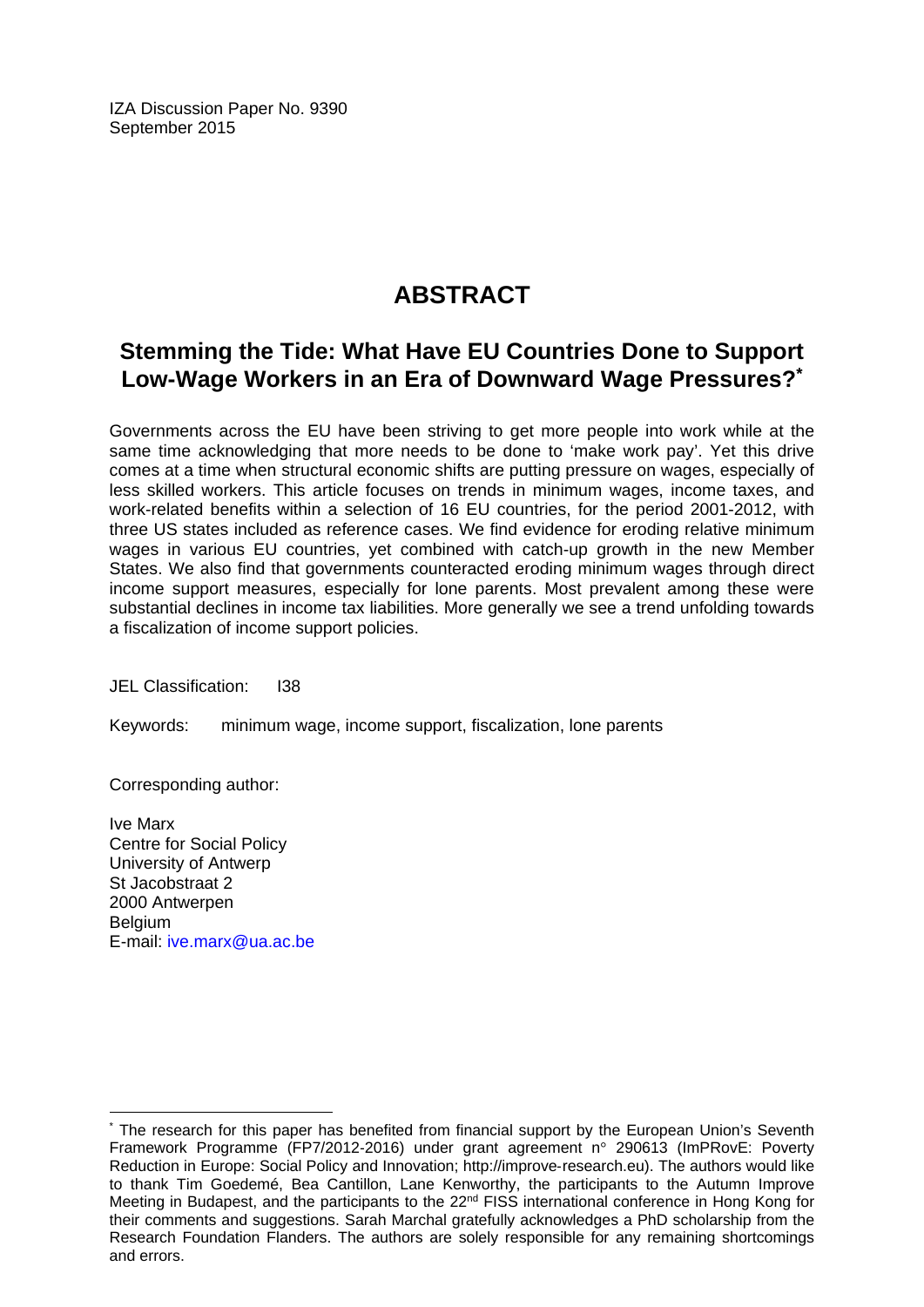## **Table of contents**

| $\mathbf{1}$   |     |       |                                                                                |  |  |  |  |  |  |  |  |  |
|----------------|-----|-------|--------------------------------------------------------------------------------|--|--|--|--|--|--|--|--|--|
| $\overline{2}$ |     |       |                                                                                |  |  |  |  |  |  |  |  |  |
| 3              |     |       |                                                                                |  |  |  |  |  |  |  |  |  |
| 4              |     |       |                                                                                |  |  |  |  |  |  |  |  |  |
| 5.             |     |       |                                                                                |  |  |  |  |  |  |  |  |  |
|                | 5.1 |       |                                                                                |  |  |  |  |  |  |  |  |  |
|                | 5.2 |       |                                                                                |  |  |  |  |  |  |  |  |  |
|                | 5.3 |       | Additional government support to boost the incomes of minimum wage workers? 18 |  |  |  |  |  |  |  |  |  |
|                |     | 5.3.1 |                                                                                |  |  |  |  |  |  |  |  |  |
|                |     | 5.3.2 |                                                                                |  |  |  |  |  |  |  |  |  |
|                |     | 5.3.3 |                                                                                |  |  |  |  |  |  |  |  |  |
|                |     |       |                                                                                |  |  |  |  |  |  |  |  |  |
|                |     |       |                                                                                |  |  |  |  |  |  |  |  |  |
|                |     |       |                                                                                |  |  |  |  |  |  |  |  |  |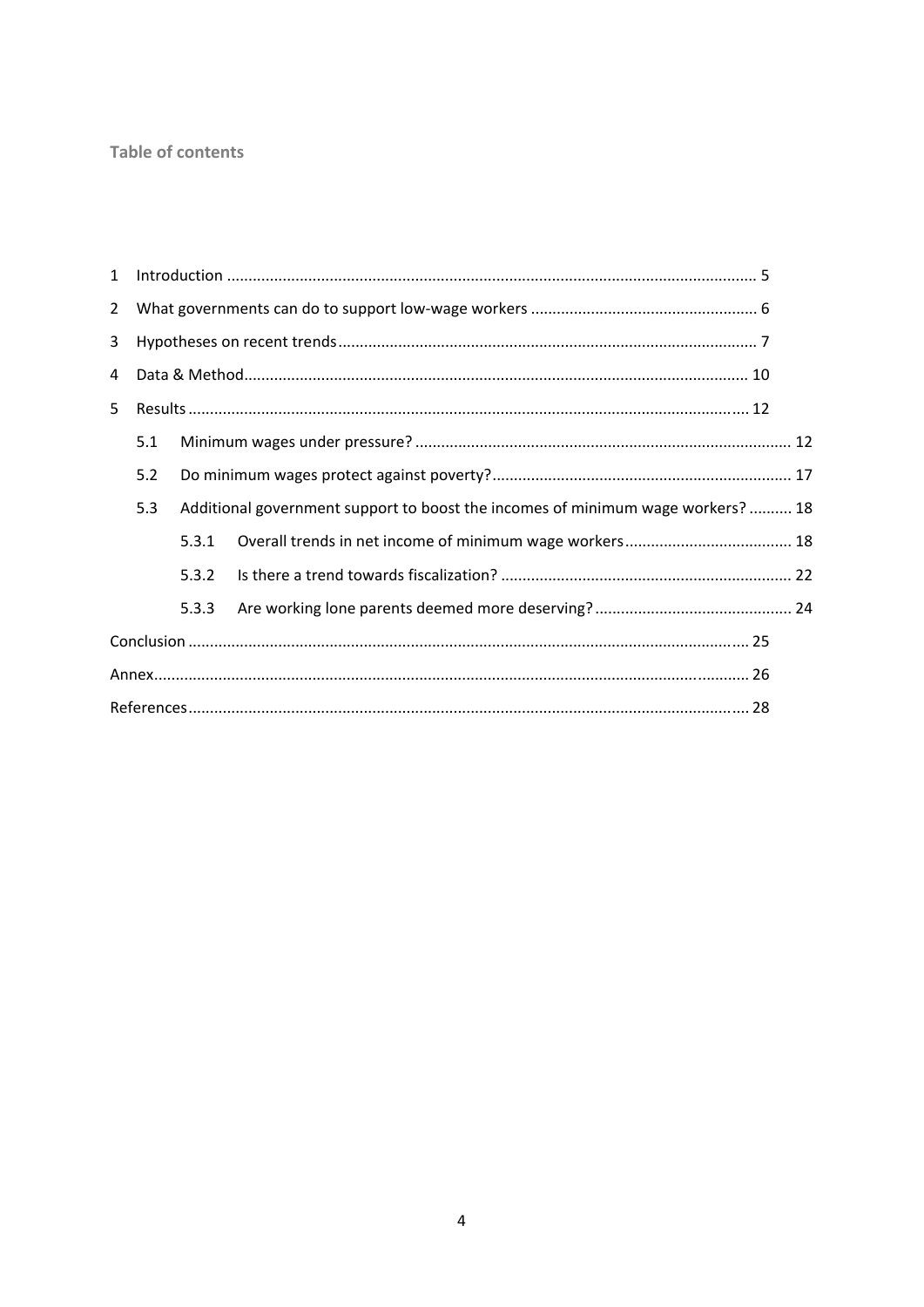## **1 Introduction**

We are living in an era in which intensifying international economic competition and skill‐biased technological change are exerting downward pressures on the wages of workers in rich countries, especially on the wages of relatively low skilled workers. With continuing deindustrialisation, automation and outsourcing, many less skilled workers have come to rely on service sector jobs which cannot be readily outsourced or automated, but where productivity and thus wage gains are also achieved less easily. More workers for relatively fewer jobs may also mean that some people are willing to work for less, potentially driving down wages in that segment, unless minimum wages set a buffer. In addition, there may be increased competition from migrant workers in many countries. Whereas these changes impact on all rich countries, some of them may weigh more heavily within the common market of the European Union. Since the 2004 and 2007 enlargements, workers from the former communist countries of the EU have gradually but altogether rapidly gained free access to the old EU countries, where wages and working conditions tend to be far better than in their home countries, comparatively speaking. This(potential) migration may well be putting considerable pressure on those wages. That pressure need not only come from permanent migrants. Posted workersfor example tend to undercut local wages by a wide margin.

Yet while wages may be under pressure, especially for the less skilled in the richest countries, in‐work poverty has come front and centre as a policy concern, paradoxically at the same time that 'a job is the best protection against poverty' became a central tenet of EU policy (European Commission, 2011). Added to this is an increased concern for child poverty, as a significant number of children in poverty live in families where the full earning potential is already fulfilled, such as lone parent households, or families with low‐educated parents (see e.g. Vandenbroucke & Diris, 2014; Vandenbroucke & Vinck, 2013 for Belgium). With in-work poverty rates close to ten per cent in the EU (and on the rise) (Eurostat, 2014), policy makers and international organizations proclaim the need to make efforts to increase take-home pay. Supporting low-income working households is furthermore necessary to lend credibility to the policy turn towards 'activation' and 'making work pay' (Weishaupt, 2011).

In this paper we assess whether years of growing concern about downward pressure on wages, in‐ work poverty and 'making work pay' are actually reflected in increasing policy efforts. We focus on trends in minimum wages, tax relief measures, and benefits in a period of continued European integration and activation reforms. We assess whether we find similar patterns within a selection of 16 EU countries, in the period 2001‐2012. Three US states are included as reference cases, especially because the US is seen as a country where low pay is rife but also where much has been done to support low-paid workers. More specifically, we ask the questions i) whether increasing pressures on low wages have affected minimum wages, and ii) whether EU countries took measures to stem the tide for working low income families. Moreover, do we find evidence for similar policy instruments, and were similar groups targeted out for support? We focus here on fiscal vs. non-fiscal policy measures and lone parents vs. breadwinner couples.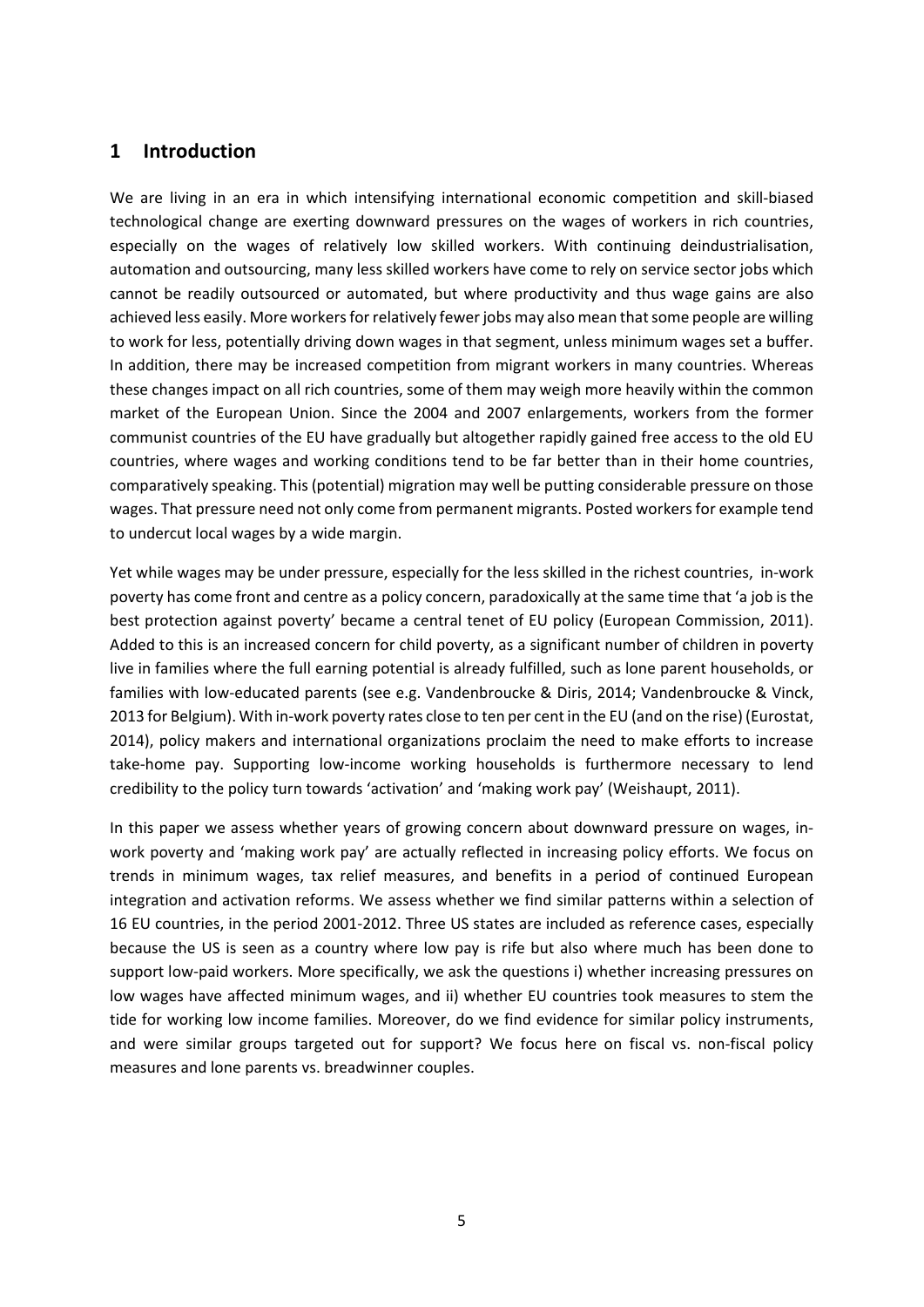# **2 What governments can do to support low‐wage workers**

Governments have multiple options to support low income working households. Marx et al. (2013) distinguish between direct vs. indirect support (see Table 1), and incremental options (that build on existing arrangements) vs. options that would in most countries require the implementation of entirely new efforts. In this paper, we focus on direct income support measures: minimum wages, tax relief measures (through income taxes or social security contributions), and benefits, such as for instance child benefits or in‐work benefits.

|                   |        | Incremental options                                                                                                                                                                             | New options                                                                                                                     |
|-------------------|--------|-------------------------------------------------------------------------------------------------------------------------------------------------------------------------------------------------|---------------------------------------------------------------------------------------------------------------------------------|
| Direct<br>support | income | - raising the minimum wage/ wage floors through<br>regulation<br>- (targeted) tax relief<br>- (targeted) reductions of employee social<br>security contributions<br>- (targeted) child benefits | - negative income taxes<br>- (means-tested) in work benefits                                                                    |
| Indirect support  |        | - upskilling/training<br>- demand policies (subsidized employment,<br>wage cost subsidies)<br>- active labour market policies<br>- facilitating labour participation (e.g. child care)          | - Innovative demand oriented policies (e.g. service<br>cheques)<br>policies<br>Innovative<br>focused<br>supply<br>(empowerment) |

|  | Table 1. The policy toolbox to support low-paid workers |  |
|--|---------------------------------------------------------|--|
|--|---------------------------------------------------------|--|

Source: (Marx, Horemans, et al., 2013)

The minimum wage is a particularly wide-spread policy tool. Yet a national minimum wage is no antipoverty tool per se. In fact, studies suggest that the anti-poverty impact of raising minimum wages would be quite limited, mainly due to the large spill-over effects to multi-earner families (Dolado, Felgueroso, & Jimeno, 2000; Freeman, 1996; Marx, Vanhille, & Verbist, 2012). Minimum wages are nonetheless useful as they contribute to a fairer wage distribution (International Labour Organization, 2008) and install an absolute wage floor that prevents other direct income support measures to be creamed off by employers. Nearly all EU Member States have a national statutory minimum wage (Marx, Marchal, & Nolan, 2013). There are some exceptions, most importantly the Scandinavian countries, Austria, Italy and Germany. Yet in 2009, the Austrian social partners included in a national agreement a minimum wage that although not statutory, does cover the large majority of the labor force. Germany has introduced a national minimum wage in 2015. Finally, Belgium and Greece have a quasi-statutory minimum wage. Despite its international prevalence, large variation exists in minimum wage levels. Within the EU, the highest minimum wage (in Luxembourg) outranked the lowest (in Latvia) by a factor of 5 in purchasing power standards in 2012. This variation decreases substantially in relative terms, but substantial differences between the highest minimum wage (in France, at 48% of the average wage in 2012) and the lowest (the Spanish minimum wage at 29%) remain. Also, the share of employees that works for a minimum wage differs largely among the EU countries. Ryckx and Kampelmann (2012) use the EU‐SILC to comparably estimate the share of minimum wage workers in 8 EU Member States in 2007. They find substantial variation, with only 3.8% of the workforce working for a minimum wage in Spain, to 11.5% in Hungary. Part of this variation is explained by the different level of minimum wages. In addition, in some countries, such as Belgium, sectoral agreements lay an entire additional structure of minimum wage protections above this national income floor.

The other policy tools listed in Marx et al. (2013) all have a more direct cost to the government. They distinguish between incremental options (augmentations or modifications of existing policies) and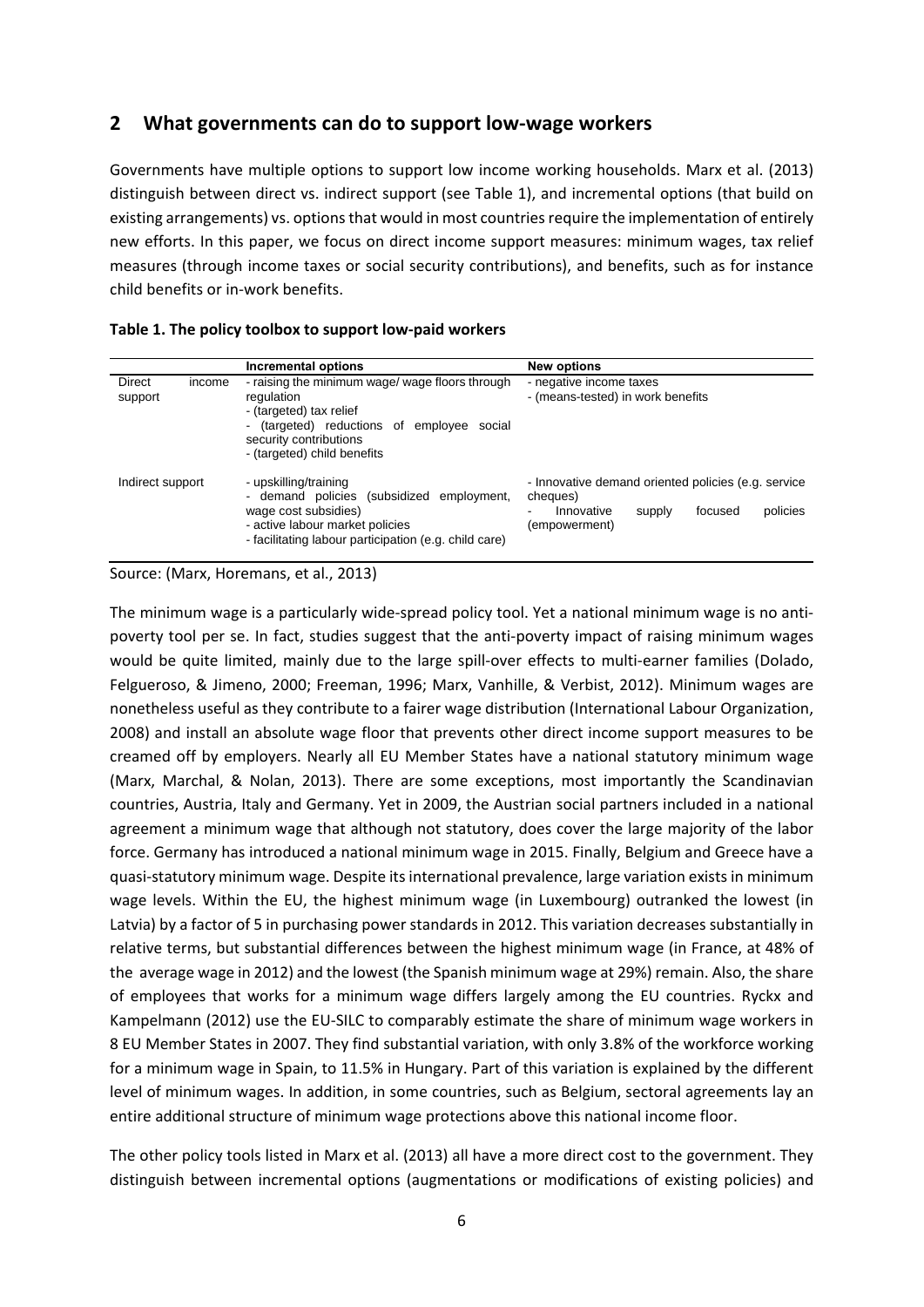innovative options that radically depart from or complement existing policies. Targeted tax relief, reduction of social insurance contributions and targeted child benefits fall within the first category. The progressivity of most European tax systems in combination with tax allowances for children and dependent partners effectively brings tax liabilities to zero for larger low‐income families. In addition, some countries have installed tax allowances for costs related to working, or even tax allowances for low wage workers. In contrast, all workers generally pay an equal percentage of their wage as social security contributions in order to be insured against social risks such as illness, unemployment etc. As insurances go, this is already quite a beneficial arrangement for low wage workers, as they generally have higher risks, and are protected by minimum benefits in case of incurring a risk (Cantillon & Van Mechelen, 2014). Yet in most countries it would be possible to further lower their required contributions in order to safeguard a decent net income from work. Such arrangements are as yet quite rare in the EU (Marx, Marchal, et al., 2013). Finally, in many countries low income working families will be eligible for one or more different benefits. The most common income support is child benefits. All EU Member States have either universal or means-tested child benefits, or both (Van Lancker & Van Mechelen, forthcoming; Van Mechelen & Bradshaw, 2013). Other quite common costrelated income support measures are housing allowances (and, more rarely, heating allowances). Finally, Marx et al. (2013) point to the (mainly Anglo‐Saxon) innovative examples of refundable tax credits and in‐work subsidies. Some overlap exists between these different categories. For instance, in-work subsidies may take the form of employment-conditional refundable tax credits, or employment-conditional (means-tested) child benefits. Kenworthy (forthcoming) focuses more closely on in‐work subsidies (or employment‐conditional earnings subsidies, as he calls them). These income support measures have the dual objective of both raising employment levels and reducing poverty. It is however by no means self-evident to simultaneously reach both goals through the same policy measure. Kenworthy (forthcoming) defines employment-conditional earnings subsidies as income support measures where eligibility requires employment, and identifies a wide range of dimensions on which they may vary. The three most important types he identifies are i) large refundable tax credits or cash transfers with phase‐in and phase‐out ranges; ii) a large reduction in employee payroll tax payments and labor costs, and iii) large tax credit or cash transfer with no phase-out. In line with the dual purpose of in‐work subsidies, it may perhaps be equally valid to focus on i) whether benefits are targeted at the individual or at the household (in line with a focus on individual work incentives or poverty protection) and ii) are means-tested or not (i.e. whether they have a phase-out range, and related issues on how certain types of income are disregarded). In line with recent trends in France and the UK to integrate in‐work benefits in broader income protection schemes through important earnings disregards, it might furthermore be useful to not solely look at employment-conditional benefits but broaden the scope to all possible income support measures, and clearly distinguish whether they are targeted to workers, other categories, or the entire working age population.

#### **3 Hypotheses on recent trends**

Over the last decades, European countries have become ever more integrated. This was part of a global trend towards ever more integrated economies and societies (Jensen, 2010). In addition, the EU took an active role in this, through its establishment of a single market. Whereas this was initially an integration movement between relatively similar nations, the more recent enlargements towards the East of Europe widened internal variation between the various EU Member States (Kvist, 2004).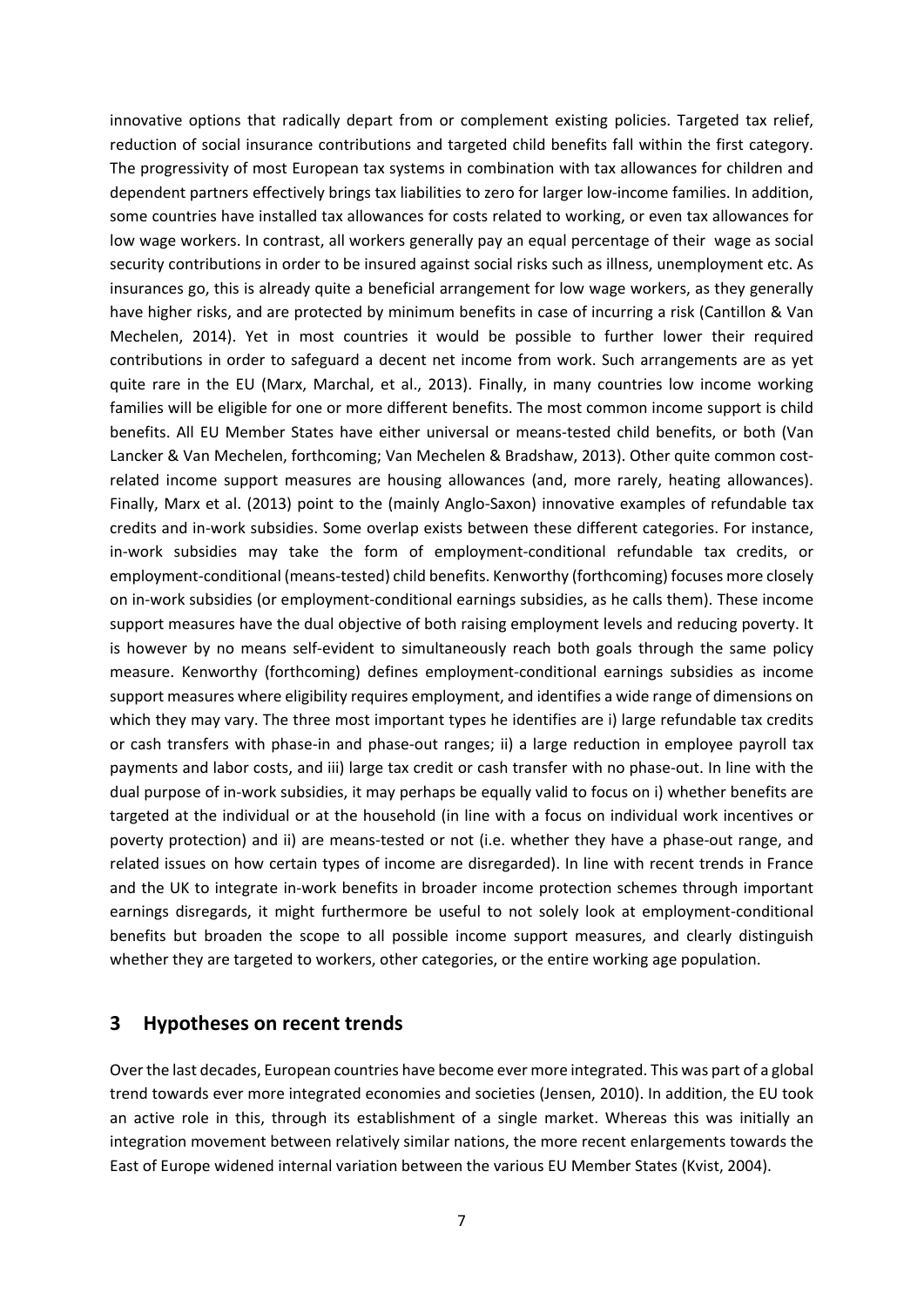This ongoing process of economic integration of European labour markets has led many to expect increasing pressures on labour market rigidities and income protection measures (Kvist, 2004; Paetzold & Van Vliet, 2012; Scharpf, 2002; Sinn, 2002; Van Vliet, Caminada, & Goudswaard, 2010). Indeed, in guaranteeing a free market of goods, services, capital and persons, the EU boosts competition between (richer and poorer) Member States. Moreover, the European Court of Justice has often ruled in favour of this free market as opposed to safeguarding more protectionist acquired rights (e.g. the Viking and Laval arrests; see Malmberg, 2010; Verschueren, 2015). But also fears (imaginary or not) that migrants from poorer Member States will move to richer Member States not solely for improving their labour market prospects, but also attracted by their safety nets for those out of work (and recently, in the UK, even by their in‐work benefits) are relevant in thisregard. Minimum wages can be seen as one of these acquired social rights. Moreover, they generally cater for the specific target group of low‐skilled and/or young, starting workers, whose jobs may be especially likely to suffer from increasing global competition (Ryckx & Kampelmann, 2012). Whether or not this is really the case might not actually matter, as fears for pricing oneself out of the market may be enough to forego increases in minimum wages $^1$ .

It is then feared that governments might enter into an underbidding strategy (a "race to the bottom"), making their country relatively more attractive to investment and less attractive to migrating EU citizens. Up till now, this has mainly been researched for social benefits (Draxler & Van Vliet, 2010; Montanari, Nelson, & Palme, 2008; Van Mechelen & Marchal, 2013) and broader labour market rigidities (Erhel & Zajdela, 2004; McBride & Williams, 2001; Skedinger, 2010), rather than for the specific case of minimum wages. Evidence resulting from this literature remains rather inconclusive.

#### *H 1: We expect a downward convergence of minimum wages in the single market of the EU.*

At the same time, a number of developments have raised attention to net take‐home pay of low wage workers and low income families. For one, despite improving employment records before the crisis in most EU Member States (Van Rie & Marx, 2012), no real progress was made towards the EU's goal of fighting poverty (Cantillon & Vandenbroucke, 2014). The growth in employment mainly benefited households where one adult was already in work, rather than promoting labour attachment of marginalized groups (Corluy & Vandenbroucke, 2014). In addition, a job does not always suffice to lift someone out of poverty, especially not so when there are a number of persons to support on that sole income (Marx & Nolan, 2014).

As social policy has come to rest more and more on principles of activation, fighting in‐work poverty has become crucial in yet another perspective. International organizations and scholars of activation policies alike see efforts to increase take-home pay as indispensable elements of an activation strategy (European Commission, 2008a; Immervoll, 2012; Weishaupt, 2011). For one, it helps to ensure that persons actually have a substantial financial incentive to take up employment. In addition, making sure people in work do escape poverty is a cornerstone of a believable activation policy.

  $1$  A counterargument to this expectation of downward pressures and convergence posits that precisely because of this increased insecurity, the local political demand for social protection will rise. Combined with the rising prosperity in the poorer EU Member States, a number of authors argue against this race to the bottom argument, and some even expect an upward convergence through catch‐up growth (e.g. Paetzold, 2012).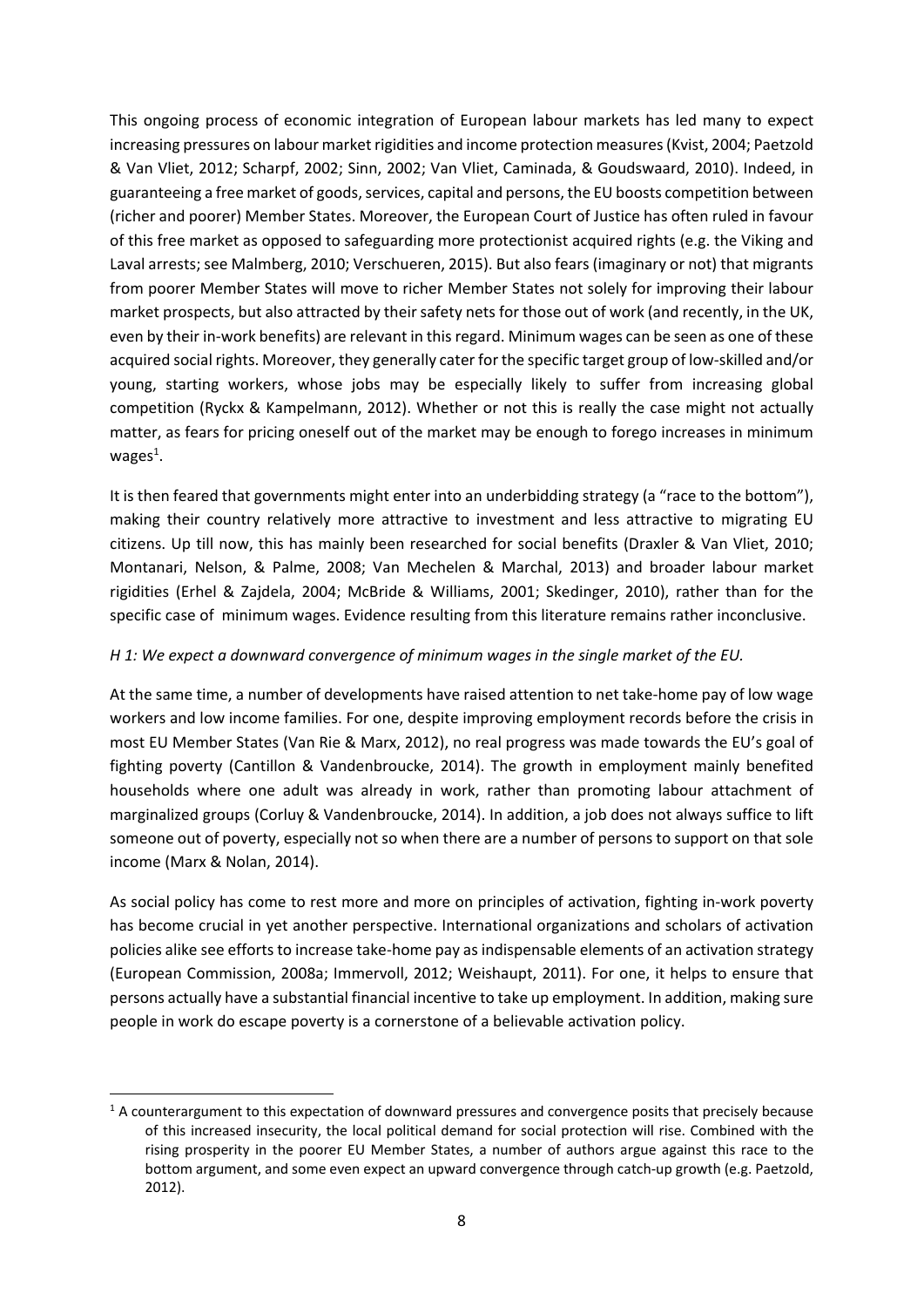Hence, even though the "race to the bottom argument" might also pertain to net minimum wages (for instance, current public debate in the UK centres on whether or not EU‐migrants working in the UK should also be able to qualify for in-work benefits (Gaffney, 2014)), the argument is far less clear-cut. Indeed, policy makers have strong incentives to target additional support to low income working families, and the policy instruments to do so. Focusing on take home pay has the benefit that it at the same time increases financial incentives and makes work more attractive, while, contrary to raising minimum wages, having a more limited impact on the labour market. On the other hand, it is a relatively expensive policy option. Yet, it has been actively propagated by international organizations and scholars alike (Cantillon, Collado, & Van Mechelen, forthcoming; European Commission, 2008b; Immervoll, 2012; OECD, 2009).

#### *H2: Policy makers targeted additional effort towards low income working families.*

Within the context of integrating social policy and social policy objectives of EU Member States, two related questions seem relevant. More precisely: were there particular types of support measures preferred? Did some family types benefit more from this additional support than others?

International organizations and scholars alike have been particularly interested in the potential of tax benefits to target support to low income families (Immervoll, 2007; OECD, 2005). Using the tax system to support particular families is no new notion. Their progressive design and the often large tax allowances for children or other dependent family members are only some examples of how tax systems seek to reinforce social policy (Adema, 1997). A particular type of tax benefit is a tax credit, a tax benefit that is subtracted from the final tax liability. To the extent that these tax credits are refundable, they may even result in a net benefit to families with low tax liabilities. The Anglo‐Saxon countries were quite early in taking this aspect of taxation one step further, installing (initially relatively minor) tax credits already in the 1970s and 1980s. The two most well-known examples, the Earned Income Tax Credit (US) and the Working Tax Credit (UK), target low income working families, with more generous rates for families with children. Eventually, additional tax credits got introduced, for children and child care costs, an example also followed by other countries. Nonetheless, there are doubts regarding the easy transferability of this policy instrument towards other welfare states (Marx et al., 2012).

Looking at child support, and focusing on the period since 1960, Ferrarini, Nelson and Höög (2013) find evidence for a fiscalization of child support in a significant number of Western countries. They argue that child support tends to be more and more organized through a combination of tax credits, tax allowances and benefits, rather than through benefits solely. Given the ample policy attention the Anglo‐Saxon working tax credits have raised, it can be expected that this trend is not solely confined to child support, but also includes support towards low income (working) families more generally.

# *H2a: Additional support towards low income working families was mainly provided through the tax system.*

As stated above, part of the reason why we would not expect net incomes to exhibit a downward convergence pattern stems from the increasing focus on activation and related make‐work pay policies. International organizations have repeatedly called for removing disincentives emanating from the tax benefit system, and to implement policies that facilitate the combination of work and family life (e.g. European Commission, 2008b).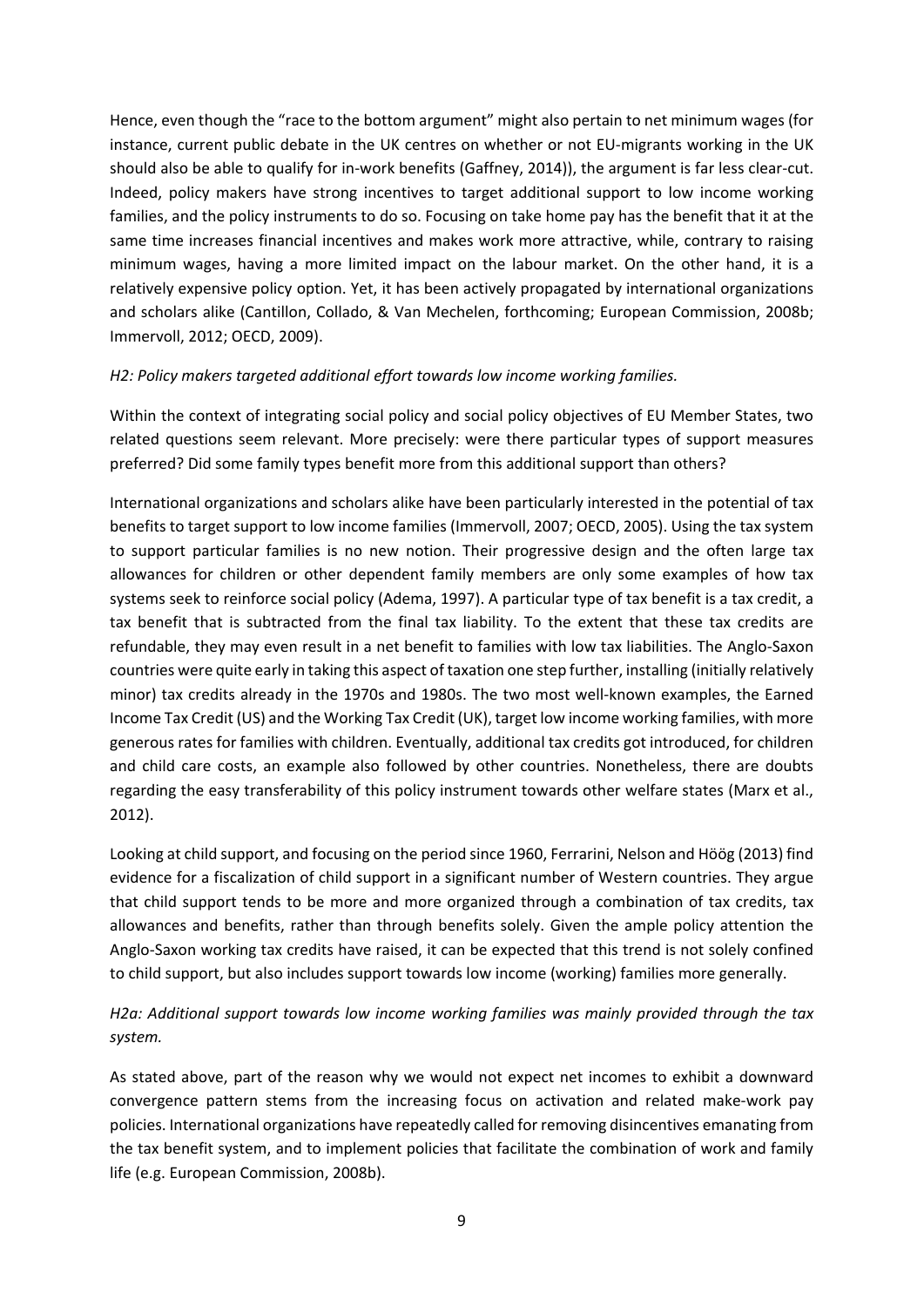This activation turn aligns with a broader shift towards a new organizing principle of Western welfare states. Specifically for the EU, Member States are moving away from the male breadwinner model as the traditional underpinning of their welfare state policies (a basis that is especially apparent in the continental and Southern European states) (Bradshaw & Hatland, 2006), and moving forward to an adult worker model, where social policies will supposedly be oriented around the assumption that anyone who can will work<sup>2</sup> (Annesley, 2007; Daly, 2011; Knijn, Martin, & Millar, 2007). This should not necessarily mean a withdrawal of the welfare state, but rather a reorganization of policies towards active labour market policies, higher wages (and benefits) and child care support. Skevik (2006) for instance, discusses various policy measures in Western and Scandinavian countries in the 1990s that focused on helping lone parents to work their way out of poverty, as a target group that was previously considered to deserve out‐of‐work benefits based on their single status alone. Not all countries introduced this kind of measures in the 1990s, and those that did showed quite some variation, with a single focus on child care support to outright income supplementation.

A new target group of in‐work support then comes into focus, i.e. families who, despite their full‐time (or substantial) involvement in the labour market, do not succeed to escape poverty. An obvious example is a working lone parent. Indeed, child poverty rates indicate that poor children with at least one working parent disproportionally often live in lone parent households (Vandenbroucke & Vinck, 2013). A single low wage no longer suffices to protect a family against poverty. In the case of a working lone parent, it is obvious that further increasing the labour market attachment of the household cannot provide solace. We may therefore suspect a move towards providing in‐work support to lone parent families relative to breadwinner families.

*H2b: lone parents gained relatively more support than breadwinner couples did.*

# **4 Data & Method**

This paper assesses trends in minimum wages and related income components in a cross-nationally comparable way by using standard simulations. Standard simulations are calculations of the net disposable income and its components for a typical model family, according to the applicable tax benefit rules. The characteristics of the model family are defined by the researcher and depend on the research question. The simulations used in this paper are taken from the expert‐sourced CSB MIPI dataset. Experts perform the standard simulations based on a uniform set of assumptions that aim to maximize cross‐national and cross‐temporal comparability, as well as to gauge *minimum* income situations.

In this paper, we use the simulations of net disposable income of a 35‐year old single and couple, either childless or with two children aged 7 and 14. The model families are assumed to have no savings or income other than the earned wage and income supplements provided by the tax benefit scheme. In each family, one adult works full-time, and is remunerated at the minimum wage. If present, the

<sup>&</sup>lt;sup>2</sup> Anneslev (2007) states that this is the main innovation of the Lisbon agenda. Whereas activation has always been present in some form in the European welfare states, the focus used to be on activating the most productive workers. The main change in the reinvigorated interest in activation in the past decades (as made explicit in the Lisbon agenda) is that the group of people considered in need of activation has broadened to more and also less productive workers. Spouses of earners and lone parents have become viable target groups of activation.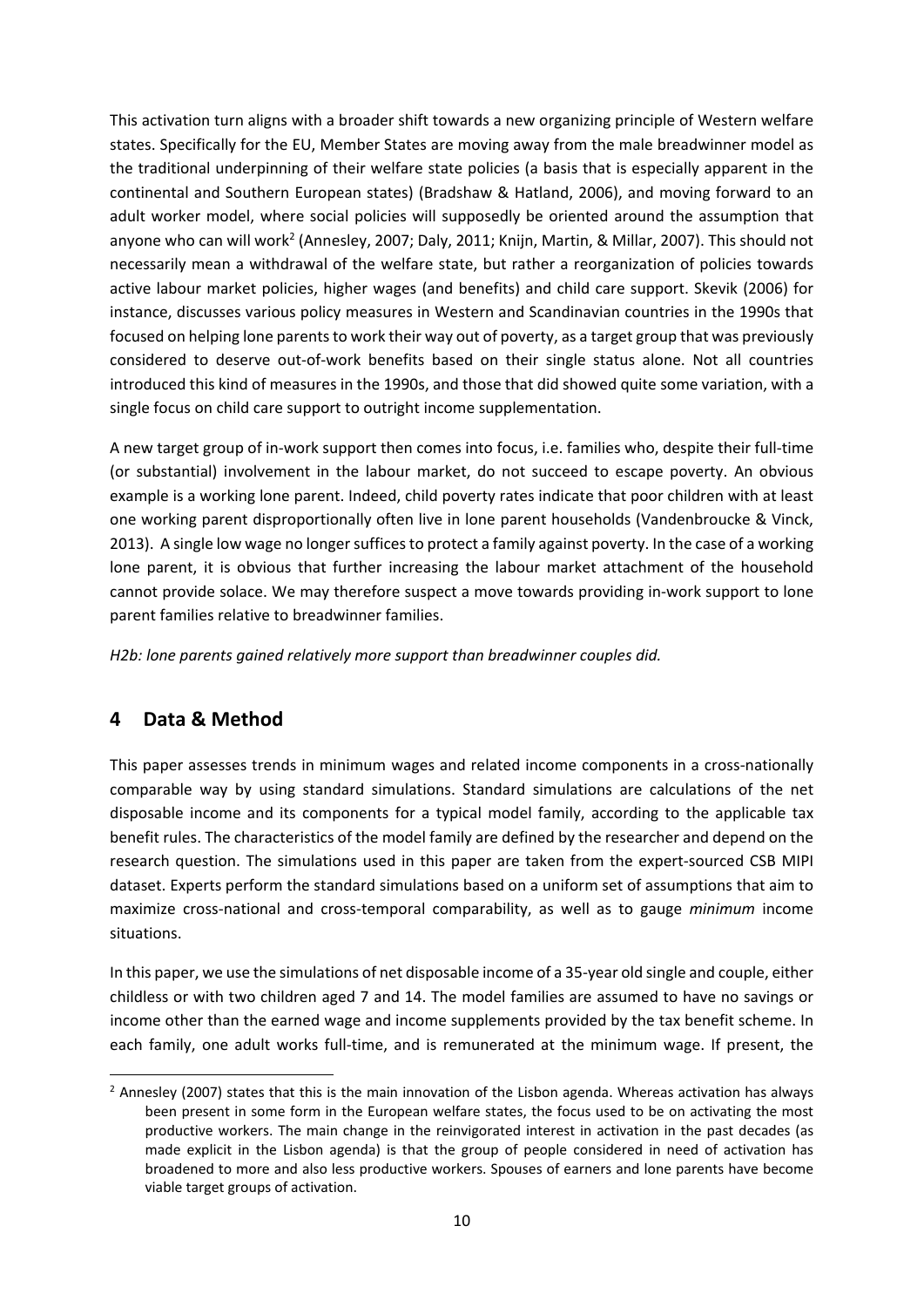second adult in the household is assumed to be inactive. The wage is the national minimum wage, in full time employment.<sup>3</sup> Moreover, families are assumed to be tenants, and to pay a rent equal to  $2/3$ of median rent, in the social or private rent sector (in line with the most common rental sector in each country). In some countries, the 2/3 median rent scenario was replaced by an assumption of either costless housing (as this is more representative for very low income cases in some Eastern European countries), or 20% of the average wage (in France). The simulations assess the situation for June 2001 and January 2012. As the model family type is defined in the same way in all countries, results are comparable and only indicate genuine *policy* changes rather than labour market or demographic changes.

A drawback of standard simulations is that the results are solely based on highly stylized family types. These family types are not necessarily as common in each country under observation. For instance, the share of tenants is extremely low in a number of Eastern European countries. Related to this observation is the issue of housing costs. Housing costs are an important determining factor of the income of families. This is not solely through the importance of net income after housing costs to assess a family's real disposable income, but also because in most countries the level of housing allowances is based on the actual housing costs faced. Higher or low housing costs may therefore effectively over‐ or underestimate the level of the awarded housing allowances(see Van Mechelen, Marchal, Goedemé, Marx, & Cantillon, 2011 for a discussion of the main advantages and limitations of CSB MIPI specifically). In this paper our focus rests however with trends over time, rather than with the actual level of net income packages and housing allowances. Unfortunately, for some countries housing costs assumptions are not comparable over time. As a consequence, trends reflect changes in net income excluding possible housing allowances in the United Kingdom. For the countries where housing allowances are included, it is important to remember that they reflect the combined effect of policy changes and trendsin empirical housing costs, and that it is difficult to disentangle both. Net disposable income packages may also include top-ups from the social assistance scheme. Especially for couples, whether or not such a top-up is awarded may depend on the job search behaviour of the inactive spouse. The importance of this consideration may have shifted over time.

Trends in minimum wages and their related net disposable income are assessed against purchasing power trends (Harmonized Indices of Consumer Prices and Purchasing Power Parities from Eurostat, 2014), and median equivalent household income (from Eurostat, 2014). In addition, the robustness of trends in minimum wages is assessed through the use of time series data of monthly minimum wages on top of trends in minimum wages for a full-time working 35-year old in June 2001, to assess the impact of different reference data, working hours and experience related top‐ups in some countries.

Box 1 below lists the measures used throughout the paper.

<sup>&</sup>lt;sup>3</sup> Please note that a widely accepted definition of full-time employment does not exist. The number of hours required in a full‐time job differs between sectors, and even more so between countries. The simulations assume full‐time employment for each country, in line with national regulations. Where these may be lacking, we follow the national expert's judgment.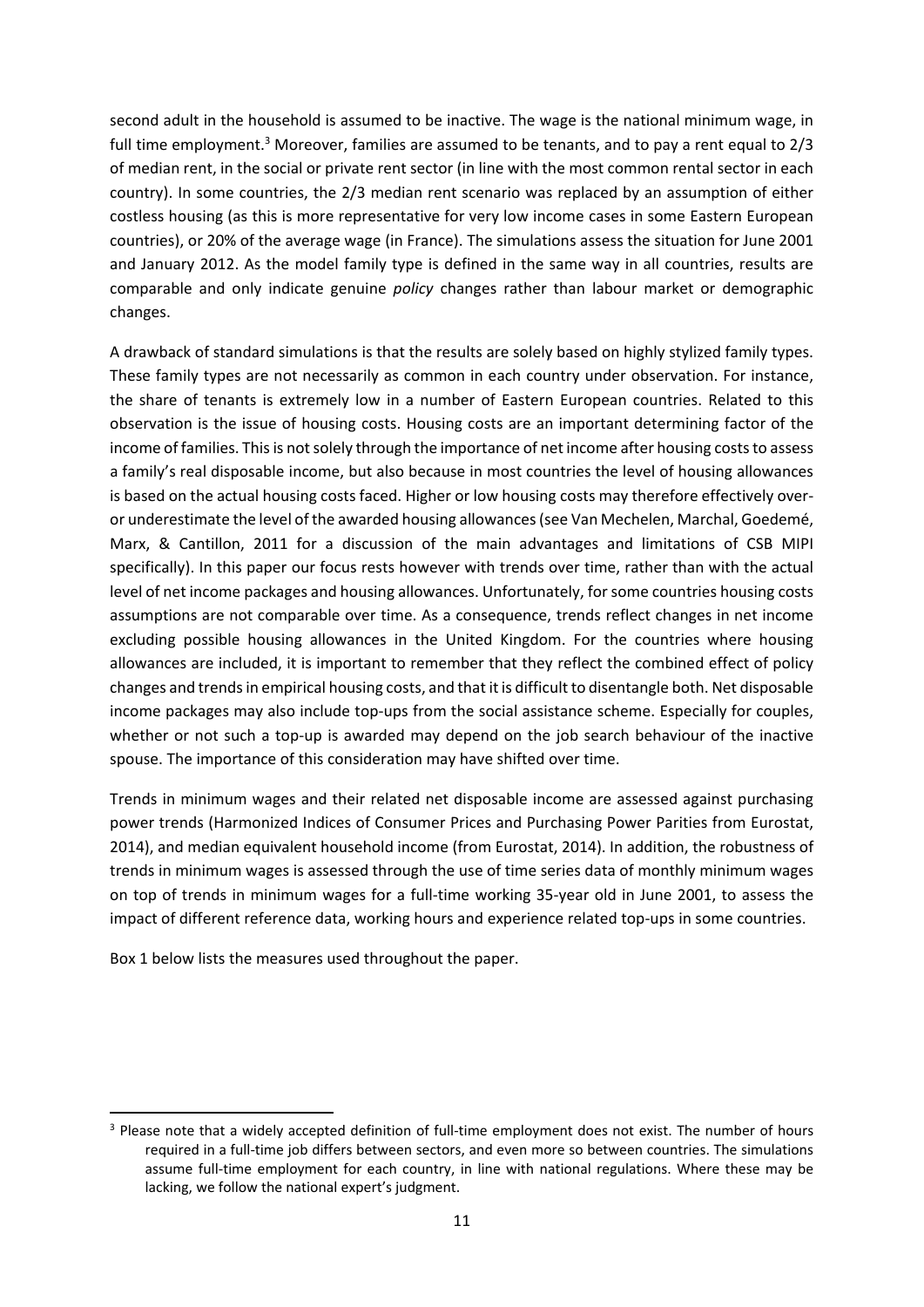#### **Box 1. Selected indicators**

Coefficient of variation: a measure to assess the variation on a specific indicator across a group of countries. It divides the standard deviation by the average value of the indicator.

Child income tax benefit: the difference in income taxes paid by a model couple (or single) with children with those paid by the same model couple (orsingle) without children. It acts as a measure of the tax advantage awarded solely because of the presence of children in the household. We track trends in the relative share of the child income tax benefit in total child effort to gauge changes in the importance of fiscal benefits. Please note that this is only a very crude measure of fiscalization (it only compares families with and without children, disregarding the fact that families without children may also be targeted by fiscal support). Hence, we also include changes in income tax rates to assess changes in the importance of taxes over time. An additional caveat relates to the classification of certain income measures. Despite their name, child tax credits are in some countries very much alike (means-tested or universal) child benefits. We follow the national respondent's judgment on the classification of support measures.

Total child effort: the difference in net disposable income of a model couple (or single) with children with that of the same model couple (or single) without children. It acts as a measure of the support awarded solely because of the presence of children in the household.

Total net support: the difference between the net income and the minimum wage of a model family (or, put differently, the sum of all benefits minus taxes and social insurance contributions). We track trends in relative net support towards lone parents vs. couples to assess whether support has been directed more towards lone parent families as compared to breadwinner couples with children. A similar approach was used by Van Lancker, Ghysels and Cantillon (forthcoming).

## **5 Results**

#### *5.1 Minimum wages under pressure?*

A first hypothesis we seek to test in this paper is whether minimum wages are under pressure, and if so, whether this has led to a downward convergence of minimum wage within the EU. In Figure 1 we show minimum wage trends from June 2001 to January 2012 for the countries included in our sample. Countries are ranked according to the 2001 minimum wage level, in purchasing power parities (panel A) and relative to the average wage (panel B). Figure 1 does indeed show stagnating minimum wages in countries where these were initially rather high, both in real terms as relative to average wages.

Clearly, minimum wages have not been able to keep up with average wages in Belgium, the Czech Republic, France<sup>4</sup> and Italy<sup>5</sup>. Figure 1 furthermore shows decreases for Lithuania and Romania. At the start of the period under observation, both countries still experienced large hikes in minimum wages,

<sup>&</sup>lt;sup>4</sup> The French trends reflect the reduction in legal working time in full-time employment from 39 hours per week in 2001 to 35 hours per week in 2012.

<sup>5</sup> Italy does not have an actual minimum wage. Throughout this paper, we use the sectoral minimum wage in the low paid leather and fur sector as an approximation of the absolute wage floor.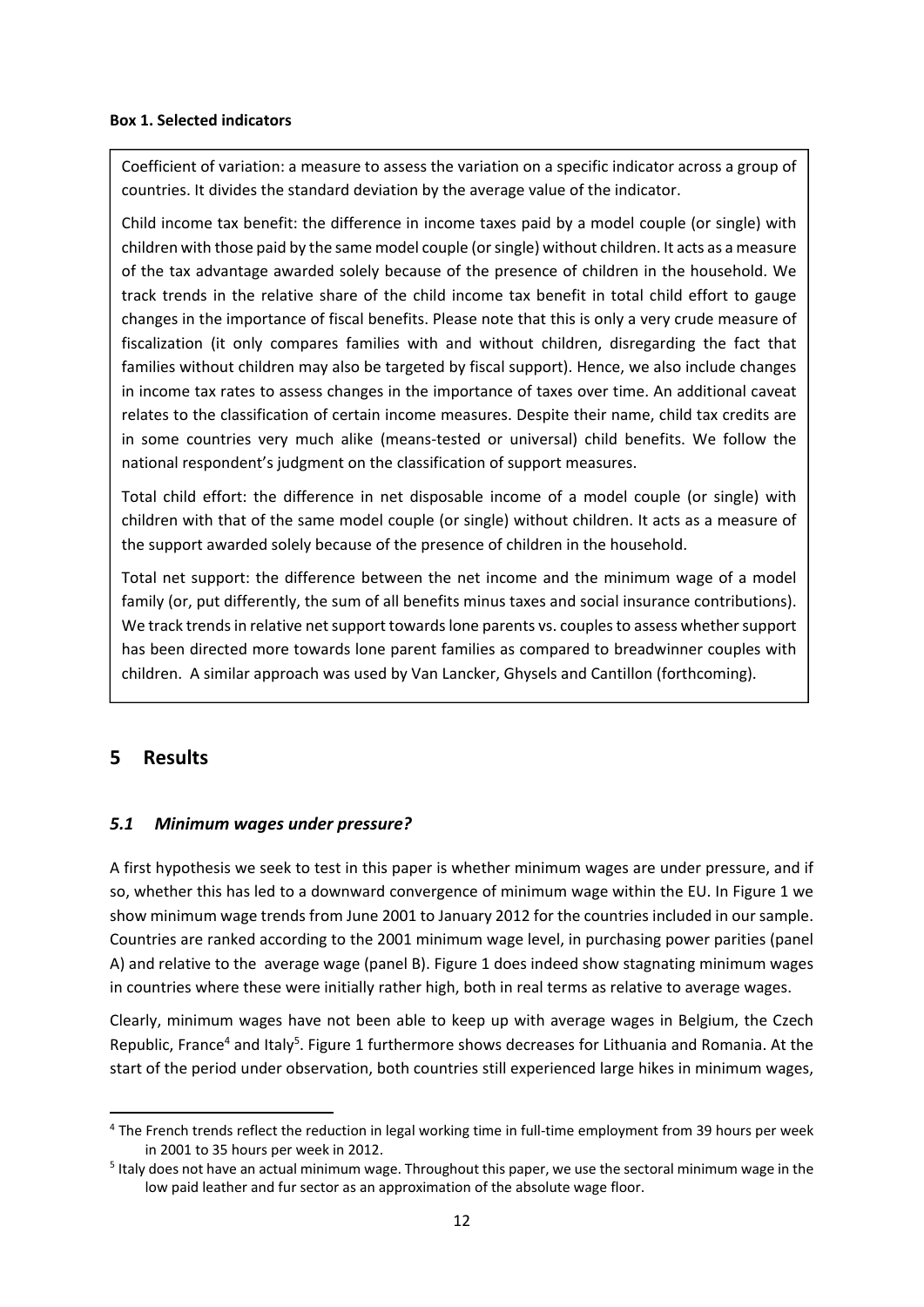average wages and inflation rates. The results for these countries are therefore influenced to some extent by presenting the June 2001 minimum wage relative to the annual average wage.

Trends are even more worrisome relative to the median equivalent income (see figure 3). Also here, minimum wages decreased more often in countries where they were relatively speaking rather high to begin with. Taking the median equivalent income as proxy for the average living standard in a country, we find that minimum wages have not been able to keep up with living standards in Belgium, the Czech Republic, Estonia, France, Italy, Lithuania and Poland (and Portugal before the onset of the crisis), and this despite real increases in all countries but Belgium and Italy. On the other hand, relative minimum wagesincreased substantially in Hungary, Slovenia and the UK. Even though minimum wages are not subject to statutory indexation in both Hungary and the United Kingdom, tripartite negotiations (in Hungary) and the Low Pay Commission (in the UK) have issued relatively large increases over the past decade. In addition, in Hungary and Slovenia, minimum wages were raised substantially in the period 2010‐2012. In Hungary, the increase of the minimum wage had to counteract the abolishment of the tax credit for low wage earners. In Slovenia, the 2010 minimum wage actincreased the minimum wage by 30%. After nearly 10 years, the US minimum wage wasraised in three instalments from 2007 to 2009 through the 2007 Fair Minimum Wage Act.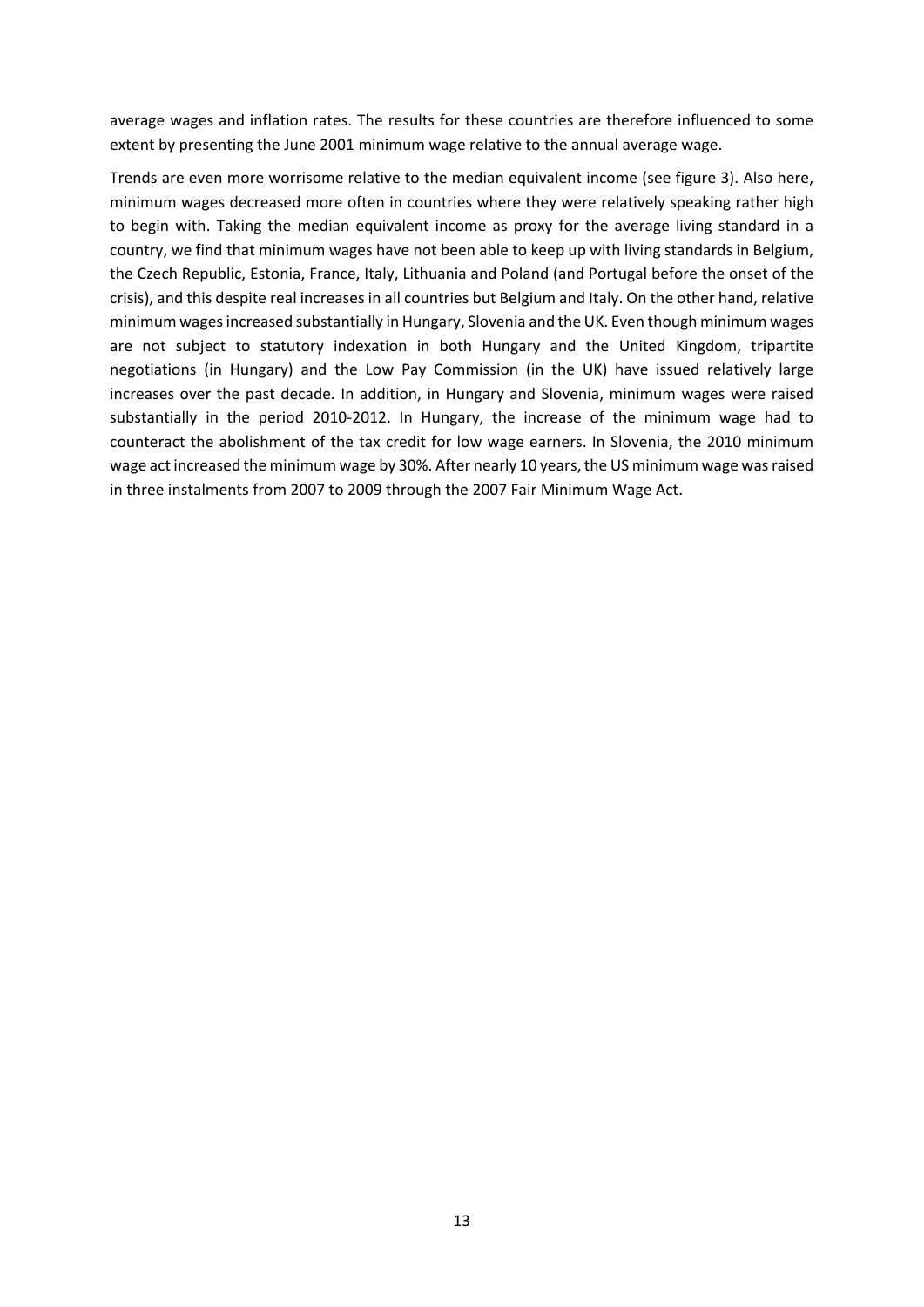**Figure 1. Trends in minimum wages, 2001‐2012**





Panel B: Trends relative to average wages



Note: countries are ranked according to the minimum wage level in 2001 in purchasing power parities, or relative to the average wage. Trends 2001‐2012 are equal for the three US states included (Nebraska, New Jersey, Texas). Simulated minimum wage for a 35‐year old full‐time employee, in June 2001 and January 2012. ES: trends 2001‐2009; IT: proxy for the wage floor.

Source: MIPI 3/2013 (Van Mechelen et al., 2011); PPP, HICP from Eurostat (2015), average wages from OECD (2015)

In Figure 2, we assess whether these different trends translated into less variation in minimum wage levels across countries. For minimum wages in purchasing power terms, this is evidently the case. The dotted lines in Panel A of Figure 2 show the coefficient of variation for the minimum wage in purchasing power terms across our sample of countries (both including and excluding the US, and separately for the old and new EU Member States with statutory minimum wages for which we have data). Within the EU countries, the coefficient of variation decreased substantially from 0,72 to 0,55. This was coupled to a very substantial increase of minimum wages in real terms, on average by 39%. These trends are similar when we include the US federal minimum wage in our assessment. Indeed, they are driven by the substantial real increase of minimum wages in the new EU Member States, on average by 66%, in contrast to the far more modest real increase of 8% in the old EU Member States. Note that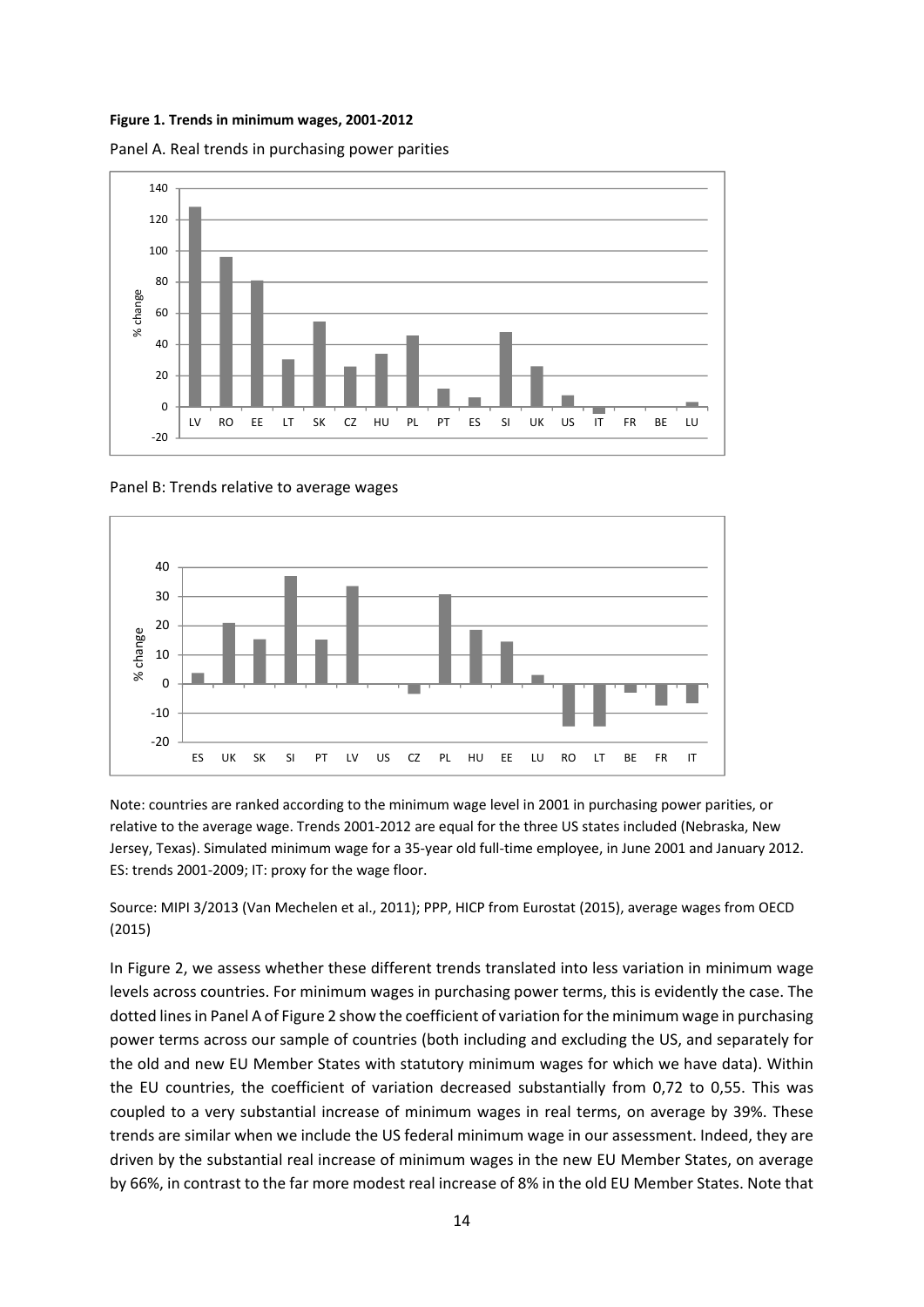we look here at time series data (instead of the minimum wage employed in the standard simulations), as this allows us to both include a larger group of countries and to assess the robustness of our findings to slightly different underlying assumptions (see data section).

Relative to average wages, the variation within this group of countries is far more limited. In addition, the coefficient of variation shows only a slight decrease over the entire period. Thisis the case for both Western and Eastern European countries. With the exception of Bulgaria, the inclusion of individual countries does not affect the patterns apparent from figure 3. The stark increase in the relative minimum wage in 2005 in this country is responsible for the sizeable bump in 2005. For the Eastern European countries, the slight convergence is mainly driven by the combination of Estonia, Lithuania and Romania. Yet, it is quite difficult to make the case that this is, in effect, an example of downward convergence. The average minimum wage has remained fairly stable, and even increased somewhat. On the other hand, there is no denying that minimum wages have decreased in relative terms in a substantial number of countries. In some countries, these decreases even were fairly substantial, such as Lithuania. Yet there have been important exceptions, such as Hungary, Slovenia and the United Kingdom. Rather, it seems to point towards a catch‐up growth of countries where minimum wages were initially low, combined with limited downward trends in the remaining countries.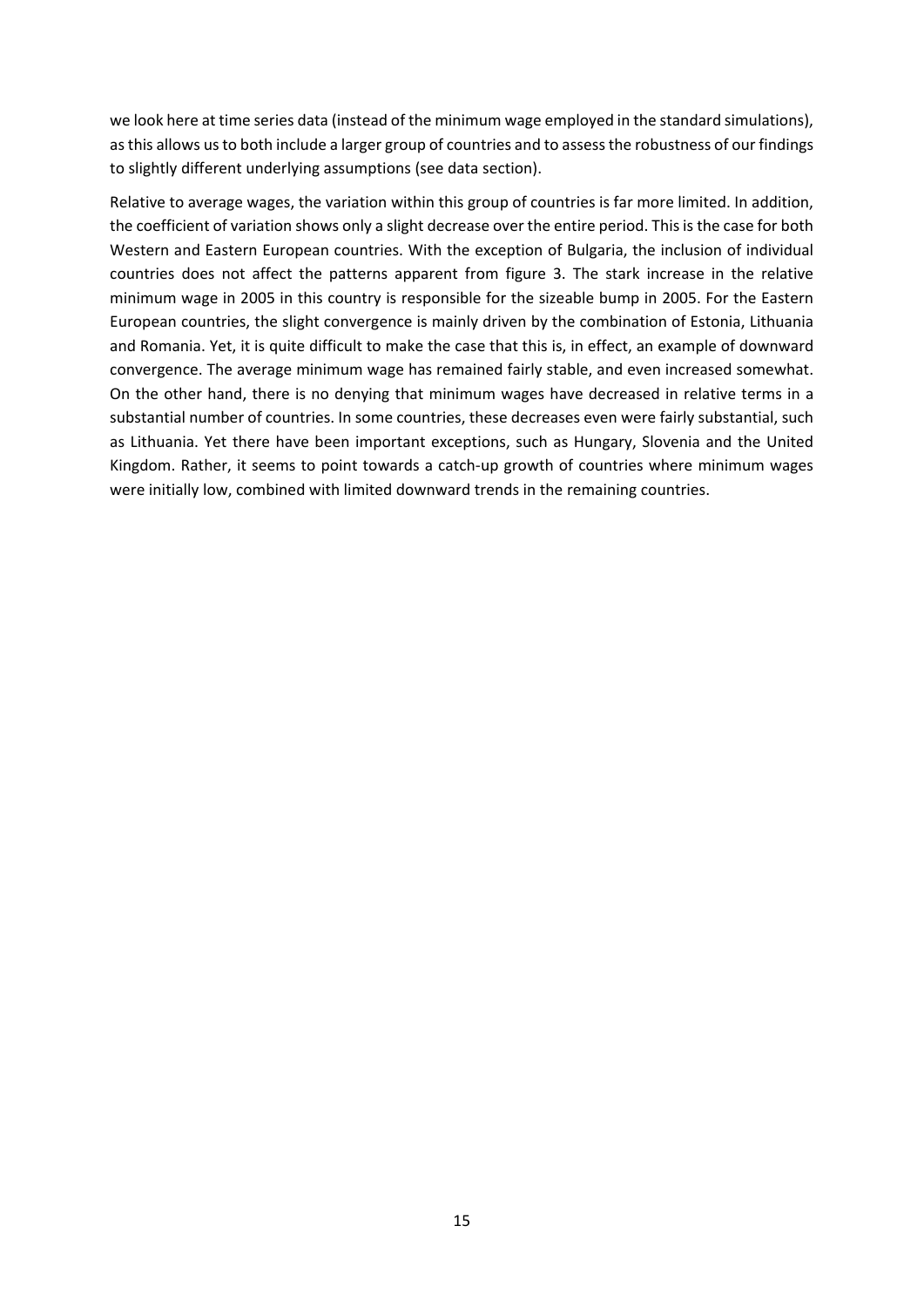#### **Figure 2. Trends in variation of minimum wage levels, 2001‐2012**





Panel B. Relative to average wages



Note: all: EU + US federal minimum wage; EU: N=19 (BE, BG, CZ, EE, EL, ES, FR, HU, IE, LT, LU, LV, NL, PL, PT, RO, SI, SK, UK), EU15: N=9 (BE, EL, ES, FR, IE, LU, NL, PT, UK), EU12: N=10 (BG, CZ, EE, HU, LT, LV, PL, RO, SI, SK). Av: average; CoV: coefficient of variation. Average in panel A refers to the average real trend with 2001 = 100; variation in panel A refers to the variation of the minimum wage level in purchasing power parities. Average in panel B refers to the average minimum wage as a percentage of the average wage.

Source: CSB MIPI Version 3/2013 (Van Mechelen et al., 2011); average wages (OECD, 2015); PPP and HICP (Eurostat, 2015)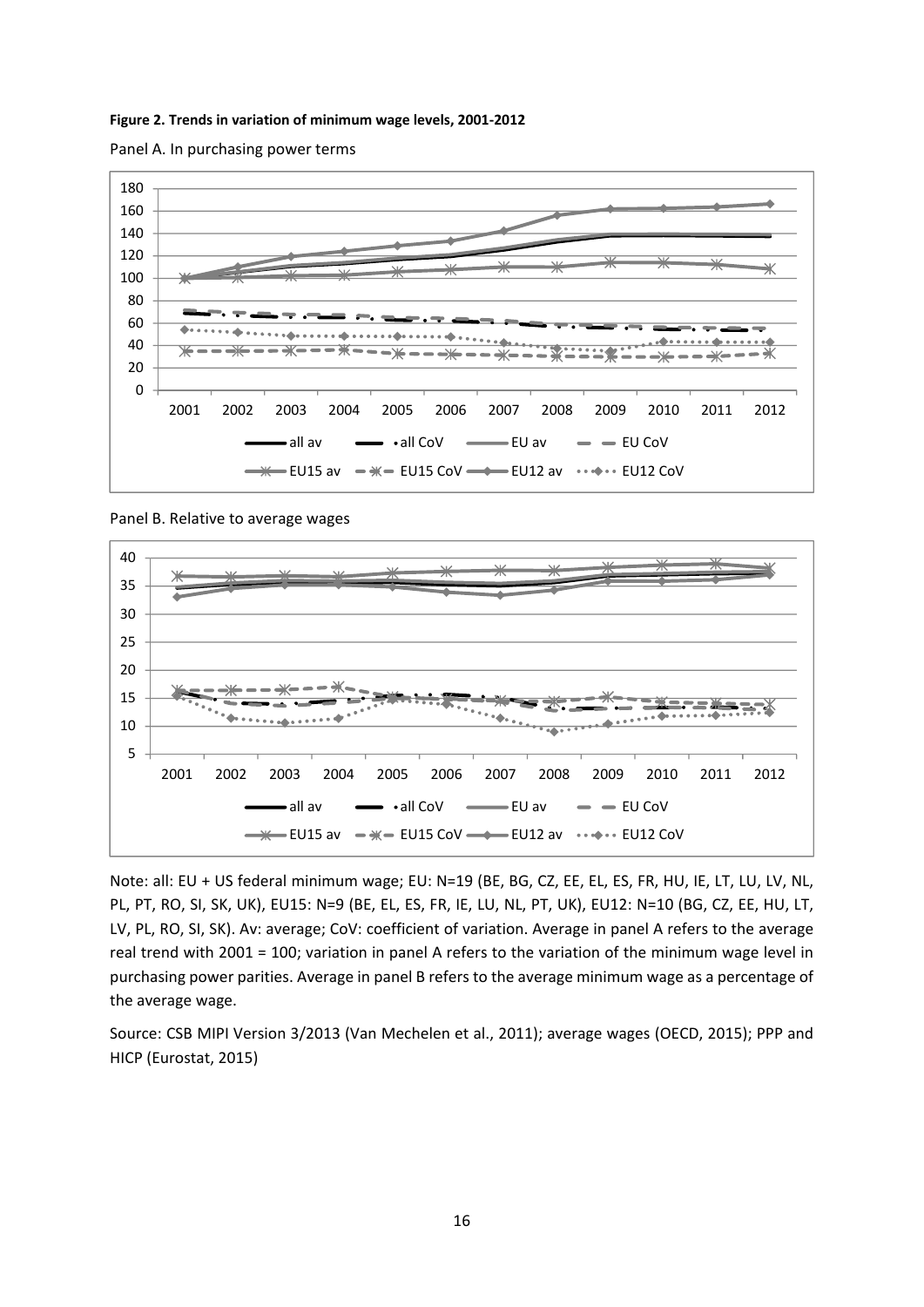#### *5.2 Do minimum wages protect against poverty?*

In the remainder of this paper, we focus on the potential of minimum wagesto protect against poverty. Figure 3 therefore shows the trends in minimum wages relative to 60% of the national median equivalent household income, the EU at-risk-of-poverty threshold. Trends are expressed in percentage points, relative to the poverty threshold for a lone parent with two children, according to the modified OECD equivalence scale. Figure 3 confirms the picture presented in Figure 1, of minimum wages under pressure in a number of countries where they were initially relatively high<sup>6</sup>. The average minimum wage relative to the poverty threshold for a lone parent with two children remained around 65% in the period under observation. Thisis a far cry from the level that a lone parent family with two children would actually need to escape the risk of poverty. It is clear that the minimum wage does not suffice when more people in the household depend on it, and this has been the case for quite some time now. The question than arises whether and how governments have stepped in to support minimum wage earners over the past decade.





Note: Percentage point changes based on the poverty threshold for a single person household. See note to figure 1.

Source: CSB MIPI Version 3/2013 (Van Mechelen et al., 2011), Eurostat (2014)

 $6$  An important reservation applies: the relative minimum wage is calculated against the median equivalent household income from Eurostat, based on respectively the ECHP (in 2001) and EU‐SILC (in 2009 and 2012) household surveys. The resulting poverty thresholds used here are therefore not necessarily fully comparable over time.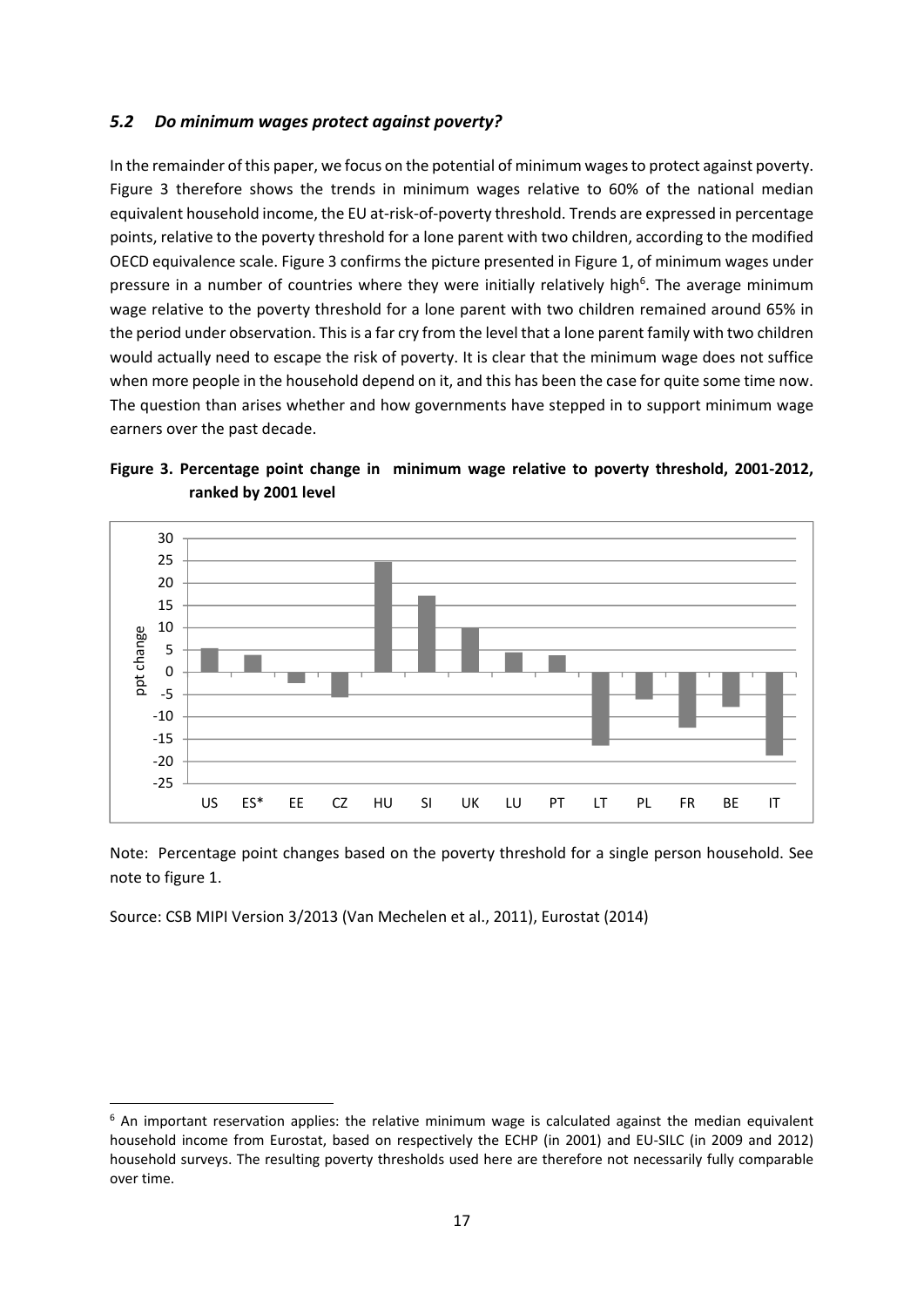#### *5.3 Additional government support to boost the incomes of minimum wage workers?*

#### *5.3.1 Overall trends in net income of minimum wage workers*

Figure 4 compares percentage point changes in minimum wages and simulated net disposable income at a full time minimum wage relative to the poverty threshold, for different households: a single, a breadwinner couple, a breadwinner couple with two children and a lone parent with two children. In the majority of countries, trends in net incomes were more favourable than trends in minimum wages. Estonia and Hungary are the sole countries where trends in net incomes were consistently worse than trends in minimum wages<sup>7</sup>. In addition, there are large differences between different family types.

These diverging trends between gross vs. net minimum wages, and between family types, clearly indicate that changes have happened to income components other than minimum wages. In this contribution, we assess changes to direct income support: taxes, social insurance contributions, child benefits, and social assistance top-ups<sup>8</sup>. In Figure 4, we group trends in these income components under taxes (income taxes, local taxes and social insurance contributions) and benefits (child benefits, social assistance top-ups, and housing allowances) for the sake of presentation. The discussion below focuses on trends in the underlying income components (shown in Tables 3 to 6 in appendix).

Over the past few decades, some of these income components have changed quite substantially. Most in particular, tax liabilities have declined sharply. In all countries but Poland, France and the US, changes to income taxes had a positive effect on the net disposable income of minimum wage earners without children. Benefiting from child tax allowances and tax credits, tax liabilities for low wage families with children were already very low to begin with (see Table 5 and 6 in annex), but even for these family types, further tax liability decreases were common. By 2012, tax rates for families with children in most countries approached zero. Lithuania, the only country with a substantial tax liability for families with children to begin with (at 24% for a couple with two children in 2001), decreased the tax rate to a mere percent of the minimum wage by 2012. The Czech Republic and Slovakia both introduced a substantial child tax credit, following the American and British example. Local taxes are generally insignificant.

Social insurance contributions are generally the same for all family types (see annex), in line with their individual, contributory logic. The one exception is the Czech Republic, where social insurance contributions have to be paid for the voluntary inactive spouse. Figure 1 shows some changes in contribution rates. Generally, these changes remained quite limited. A number of Eastern European countries (such as Estonia) added insurance categories. Belgium on the other hand, introduced a substantial social insurance rebate for low wage workers, de *Werkbonus*. A similar measure exists in the Netherlands.

Child benefits are an important income component for families with children. The only country of our sample that did not provide child benefits was Lithuania in 2001. By 2009, it had however introduced a universal child benefit. Budgetary concerns led the Lithuanian government to make it a means‐

 $7$  Similar results were found for Greece and Ireland – not shown here due to changing assumptions on minimum wages.

<sup>&</sup>lt;sup>8</sup> Changes in housing allowances are included in both the graphs in Figure 4, as in the tables in appendix. However, as they are driven by both trends in housing costs and policy changes, we will not focus on these in our discussion.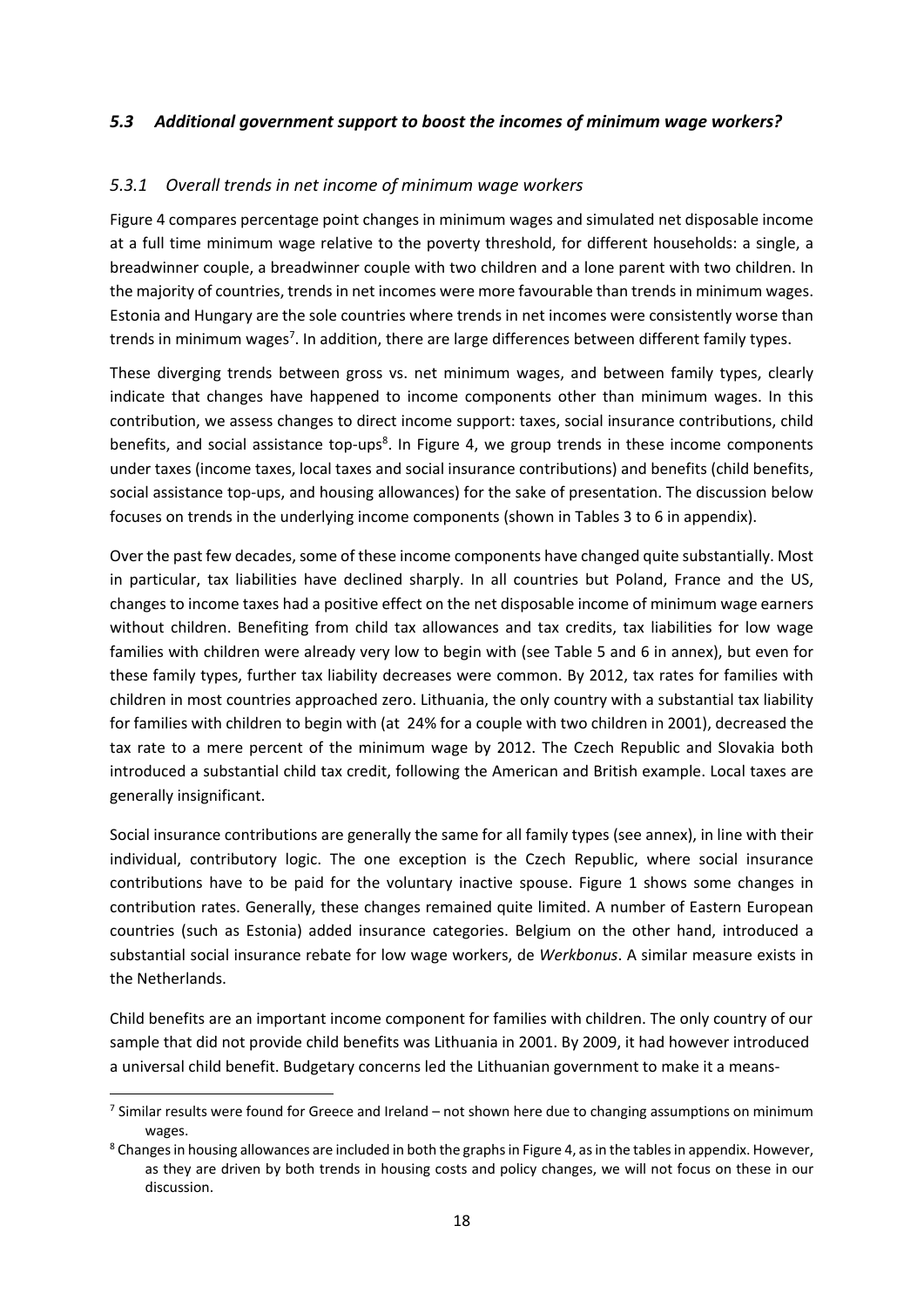tested benefit by 2012, yet families relying on a single minimum wage remained eligible. In most other countries however, child benefits either remained fairly stable or decreased. In the Czech Republic and Slovakia, this is related to the introduction of a child tax credit (included under income taxes). A particularly stark decrease occurred in Estonia. In reaction to the crisis, the government issued a number of austerity measures, including the abolishment of the school allowance in 2009. In Belgium and Poland, child benefits for lone parent families became more generous.

Trends in social assistance top-ups are difficult to interpret. Social assistance is a means-tested, residual benefit. It often takes all possible income sources into account (in some countries child benefits or housing allowances may be disregarded). The extent to which income from work is taken into account varies substantially (e.g. in full in Estonia, whereas in France a disregard of 62% applies). The changing impact of social assistance top-ups on net disposable income therefore not necessarily reflects policy changes with regard to social assistance, but may well reflect the changes to the other income components discussed above. The substantial rise in social assistance for French minimum wage families however clearly reflects an important policy change. The 2009 rSa reform installed a substantial earnings disregard, in order to ensure that even low paid part time jobs provide a financial incentive to take up work. In Portugal, the increase in social assistance is only relevant for lone parents. A breadwinner couple (with a voluntarily inactive spouse) is indeed not eligible as long as the spouse is not willing to actively search for work. Moreover, this social assistance top‐up decreased from 2009 to 2012 (see annex). The 2010 reform of the Portuguese social assistance scheme changed the underlying equivalence scales of the benefits, leading to overall less generous benefits (Rodrigues, 2012). Also for the Czech Republic, the substantial decrease in social assistance payments is the result of a far-reaching reform in 2007 that recalibrated the relative importance of housing allowances vs. social assistance.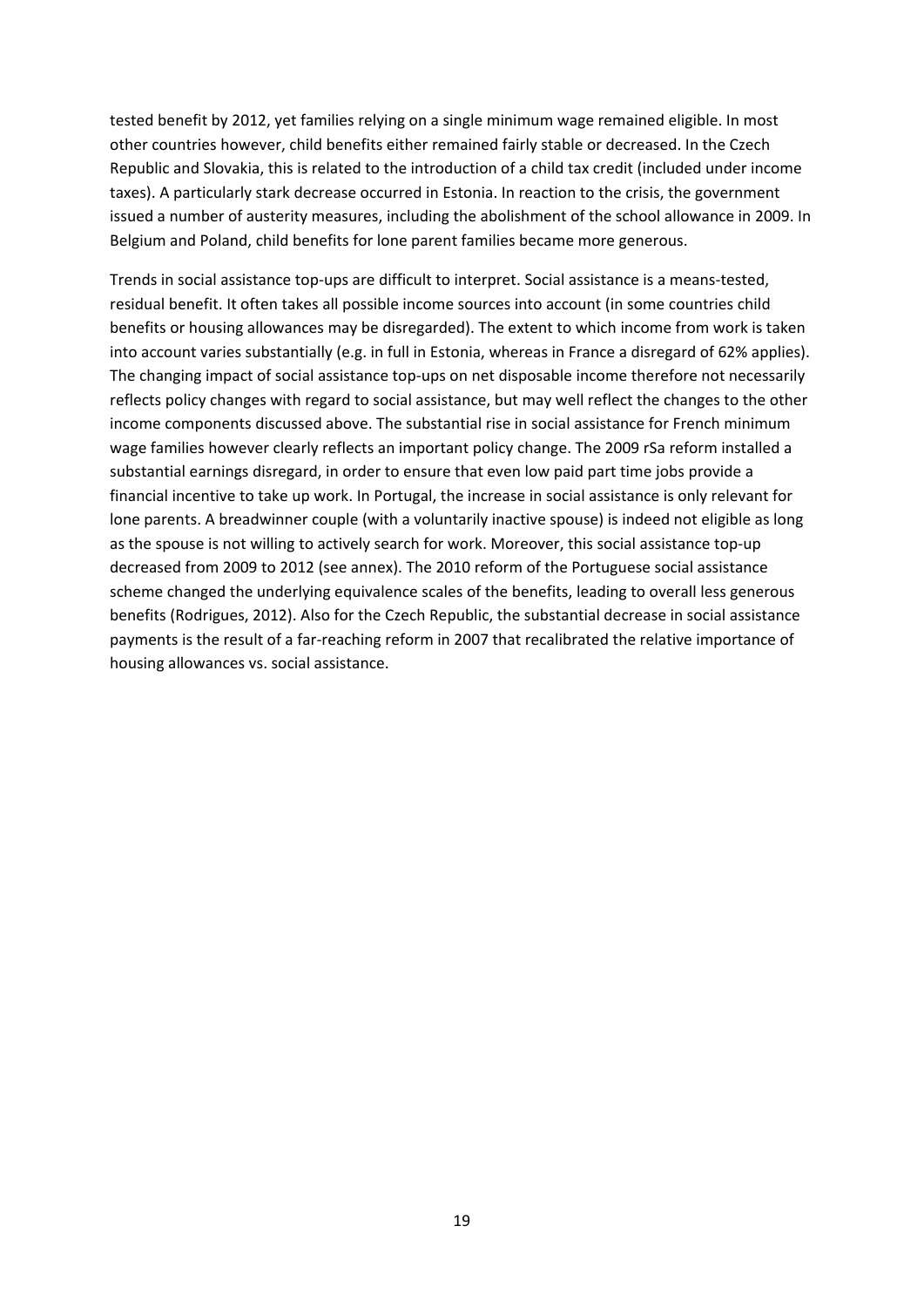**Figure 4.** Percentage point changes to the net income package and income components of a one‐earner family, employed at minimum wage, 2001‐2012







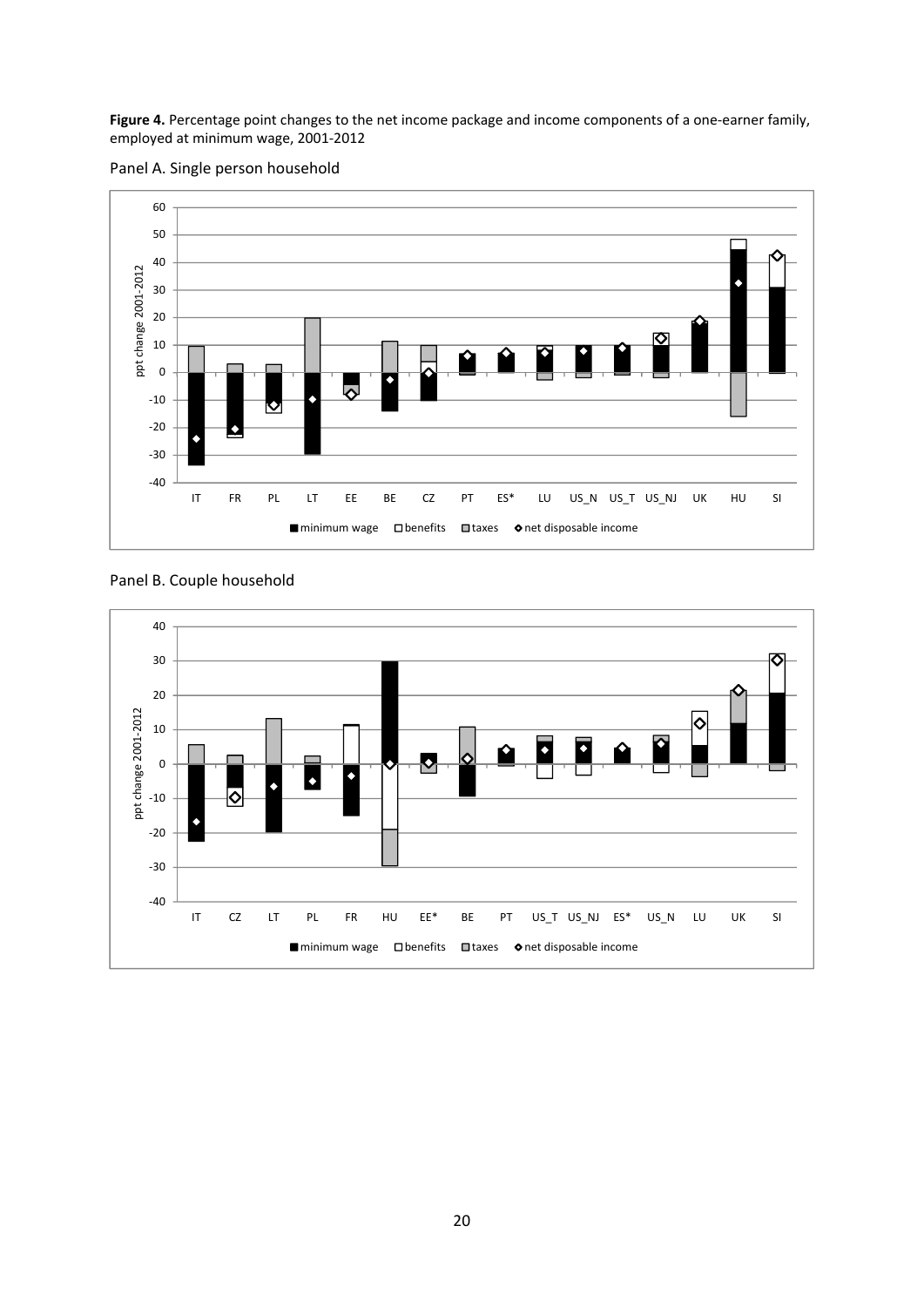#### Figure 4 ‐ continued





#### Panel D. Lone parent with 2 children



#### \* EE and ES: 2001‐2009

Source: CSB MIPI Version 3/2013 (Van Mechelen et al., 2011), Eurostat (2015)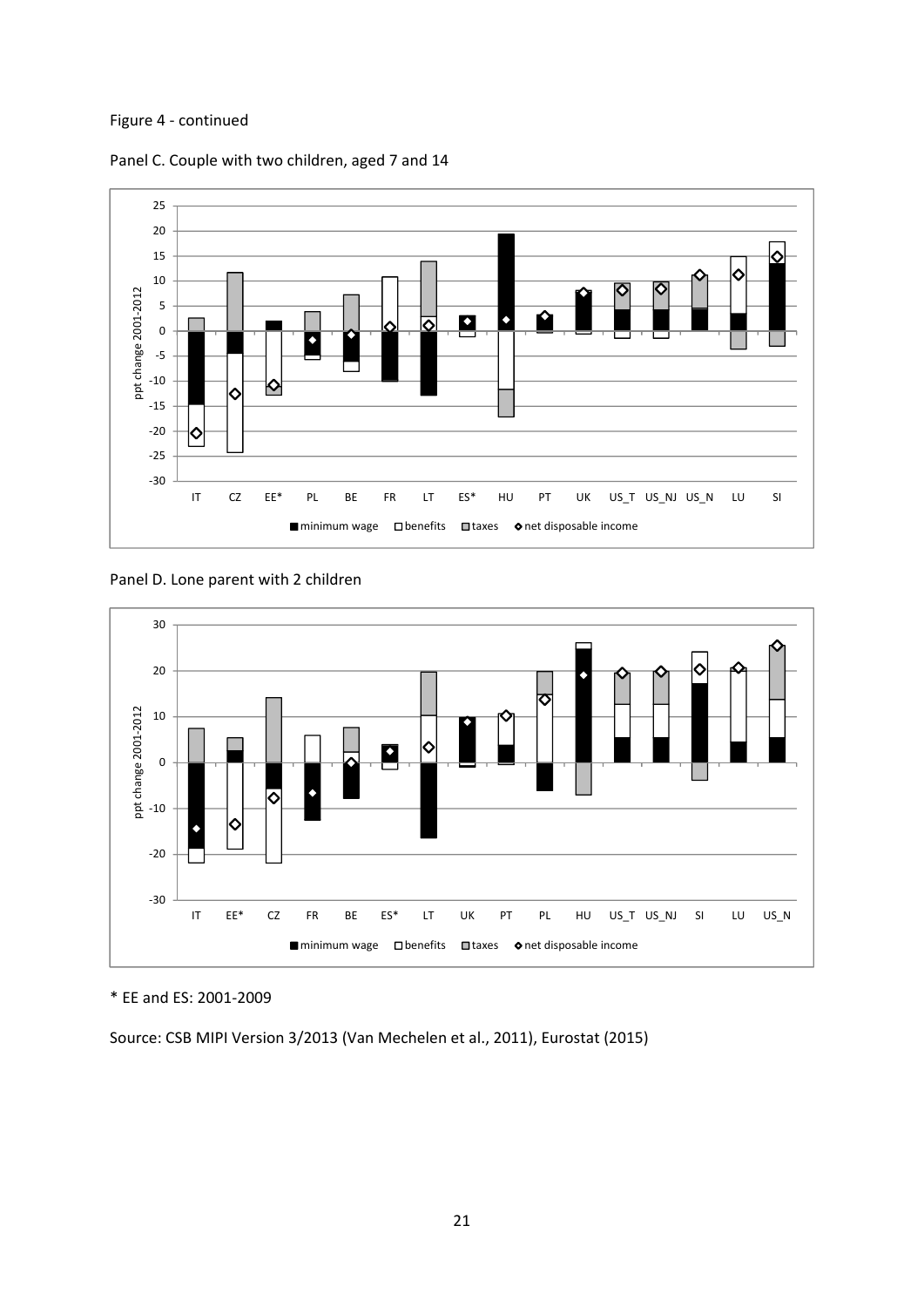Finally, trends in housing allowances are quite diverse, especially when taking changes until 2009 into account (see annex). As mentioned already, some caution is needed here. First, housing allowances are a means-tested benefit, and trends in other income components may affect the eligibility to and the level of the housing allowance. Second, housing allowances build on empirical housing costs assumptions. Trends may therefore reflect changes in observed housing costs rather than policy changes. The substantial change in Slovenia was however driven by a policy reform. In late 2001, eligibility to the housing allowance scheme was extended, leading to a substantial increase in the importance of this income component by 2009. In Italy, minimum wage earners were eligible for benefits from the regional housing allowance fund in 2009, but not so in 2001 and 2012.

In sum, figure 4 provides a first indication of the importance of additional income components for the net disposable income of minimum wage earners. Often, other direct income support measures had a more positive impact on the net disposable income than minimum wages did, although there are large differences between the four different household types included in this contribution. In the remainder of this contribution, we focus in somewhat more detail on the impact of the tax system specifically, and on the treatment of the lone parent typical case vs. the couple with two children.

## *5.3.2 Is there a trend towards fiscalization?*

As we argued in the section where we elaborated our expectations there are reasons to suspect that the role of tax systems has increased. Figure 4 already showed the importance of declining tax liabilities and social security contributions to the positive development of net disposable incomes. Table 2 shows the specific contribution of changes to the income taxation system. Column 8 shows the percentage point changes in the overall income tax rate for a lone parent with two children. In most countries, income taxes relative to the minimum wage further decreased in the period under analysis, though not by much. The decreases were however quite pronounced in Lithuania, which in 2001 still had a relatively substantial tax liability for this family type, and the Czech Republic and Slovakia, which introduced a substantial child tax credit. In the Czech Republic and Slovakia, this child tax credit effectively replaced part of the child benefit (cf. supra). Also in a number of other countries, such as Estonia and Italy, the importance of fiscal (child) support in the total share of support increased (see columns 6 and 8 of Table 2). Yet there are a number of important exceptions, such as Lithuania and Slovenia, where also more classic benefits were introduced or raised. Similarly, in a substantial number of countries, the importance of fiscal support remained relatively stable (e.g. UK and the US).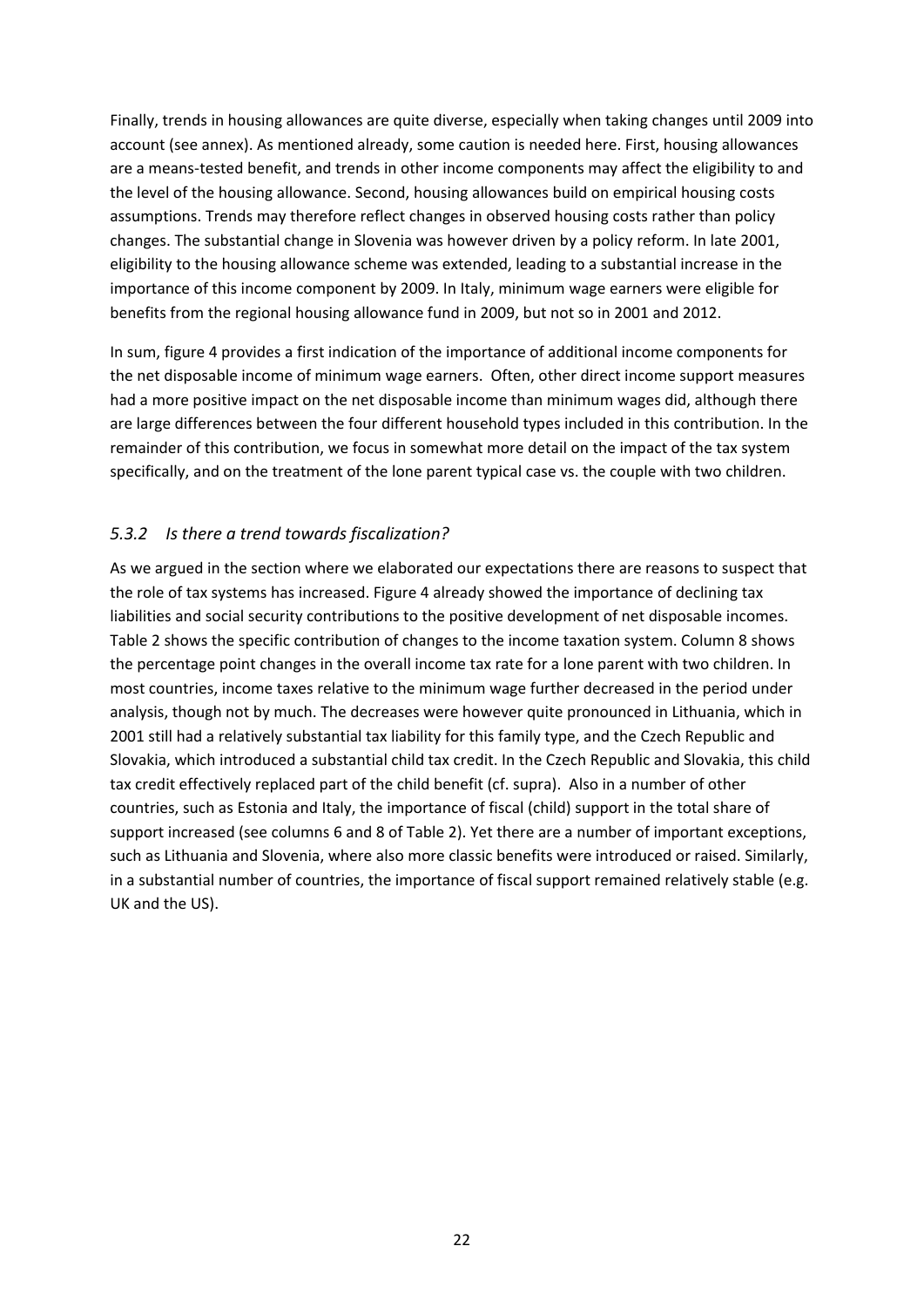|           | minimum wage as % of<br>poverty threshold |      |      | Net disposable income as<br>% of poverty threshold |      | Share of child support<br>through income taxes as<br>% of total child effort | Δincome tax<br>rates 2001-<br>2012 | Net support towards lone<br>parents relative to net<br>support towards a couple<br>with two children |      |  |
|-----------|-------------------------------------------|------|------|----------------------------------------------------|------|------------------------------------------------------------------------------|------------------------------------|------------------------------------------------------------------------------------------------------|------|--|
|           | 2001                                      | 2012 | 2001 | 2012                                               | 2001 | 2012                                                                         | 2001-2012                          | 2001                                                                                                 | 2012 |  |
| <b>BE</b> | 91                                        | 83   | 93   | 92                                                 | 0.29 | 0.24                                                                         | $-1$                               | 0.24                                                                                                 | 0.66 |  |
| CZ        | 52                                        | 46   | 96   | 88                                                 | 0.04 | 0.33                                                                         | $-28$                              | 0.72                                                                                                 | 0.83 |  |
| EE*       | 51                                        | 49   | 80   | 67                                                 | 0.00 | 0.25                                                                         | $-10$                              | 1.33                                                                                                 | n.a. |  |
| $ES^*$    | 51                                        | 55   | 52   | 54                                                 | 0.00 | 0.00                                                                         | 0                                  | 1.00                                                                                                 | 1.00 |  |
| <b>FR</b> | 87                                        | 74   | 102  | 96                                                 | 0.09 | 0.02                                                                         | $\overline{2}$                     | 0.98                                                                                                 | 0.73 |  |
| HU        | 54                                        | 79   | 74   | 93                                                 | 0.28 | 0.32                                                                         | $-3$                               | 0.56                                                                                                 | 1.06 |  |
| IT        | 103                                       | 85   | 106  | 91                                                 | 0.20 | 0.33                                                                         | $-6$                               | 0.16                                                                                                 | 0.90 |  |
| <b>LT</b> | 71                                        | 55   | 66   | 69                                                 | 0.33 | 0.13                                                                         | $-17$                              | n.a.                                                                                                 | 0.45 |  |
| LU        | 56                                        | 60   | 66   | 86                                                 | 0.07 | 0.12                                                                         | $-5$                               | 0.26                                                                                                 | 0.54 |  |
| PL        | 83                                        | 77   | 80   | 94                                                 | 0.00 | 0.10                                                                         | $-1$                               | n.a.                                                                                                 | 3.09 |  |
| PT        | 62                                        | 66   | 64   | 75                                                 | 0.00 | 0.00                                                                         | $\mathbf 0$                        | 1.00                                                                                                 | 3.81 |  |
| <b>RO</b> |                                           | 84   |      | 87                                                 | 0.02 | 0.16                                                                         | 3                                  | 1.00                                                                                                 | n.a. |  |
| SI        | 54                                        | 72   | 66   | 87                                                 | 0.16 | 0.04                                                                         | 0                                  | 0.44                                                                                                 | 0.52 |  |
| <b>SK</b> |                                           | 54   |      | 71                                                 | 0.03 | 0.28                                                                         | $-14$                              | 0.48                                                                                                 | 0.56 |  |
| <b>UK</b> | 55                                        | 65   | 102  | 111                                                | 0.83 | 0.81                                                                         | 10                                 | 1.02                                                                                                 | 1.01 |  |
| US_N      | 43                                        | 49   | 67   | 93                                                 | 0.61 | 0.61                                                                         | $-19$                              | 0.84                                                                                                 | 1.18 |  |
| US_NJ     | 43                                        | 49   | 72   | 92                                                 | 0.61 | 0.62                                                                         | -9                                 | 0.86                                                                                                 | 1.12 |  |
| US_T      | 43                                        | 49   | 69   | 89                                                 | 0.57 | 0.55                                                                         | -9                                 | 0.85                                                                                                 | 1.13 |  |

**Table 2.** Selected indicators of trends in net incomes at minimum wage, lone parent with 2 children, 2001‐2012

\* EE, ES: 2012 n.a.; 2012 data refer to 2009. Average and coefficient of variation exclude countries that are n.a. in 2001 (RO and SK). Net support: difference between gross and net income (i.e. sum of child benefit with housing allowance and social assistance top-up minus social insurance contributions, local taxes and income taxes). Child support through income taxes: income tax liability of <sup>a</sup> single with children minus income tax liability of <sup>a</sup> single without children. Child effort: net support to <sup>a</sup> single with children minus net support to <sup>a</sup> single. UK: housing allowances not included due to comparability issues.

Source: CSB MIPI Version 3/2013 (Van Mechelen et al., 2011); Eurostat (2015)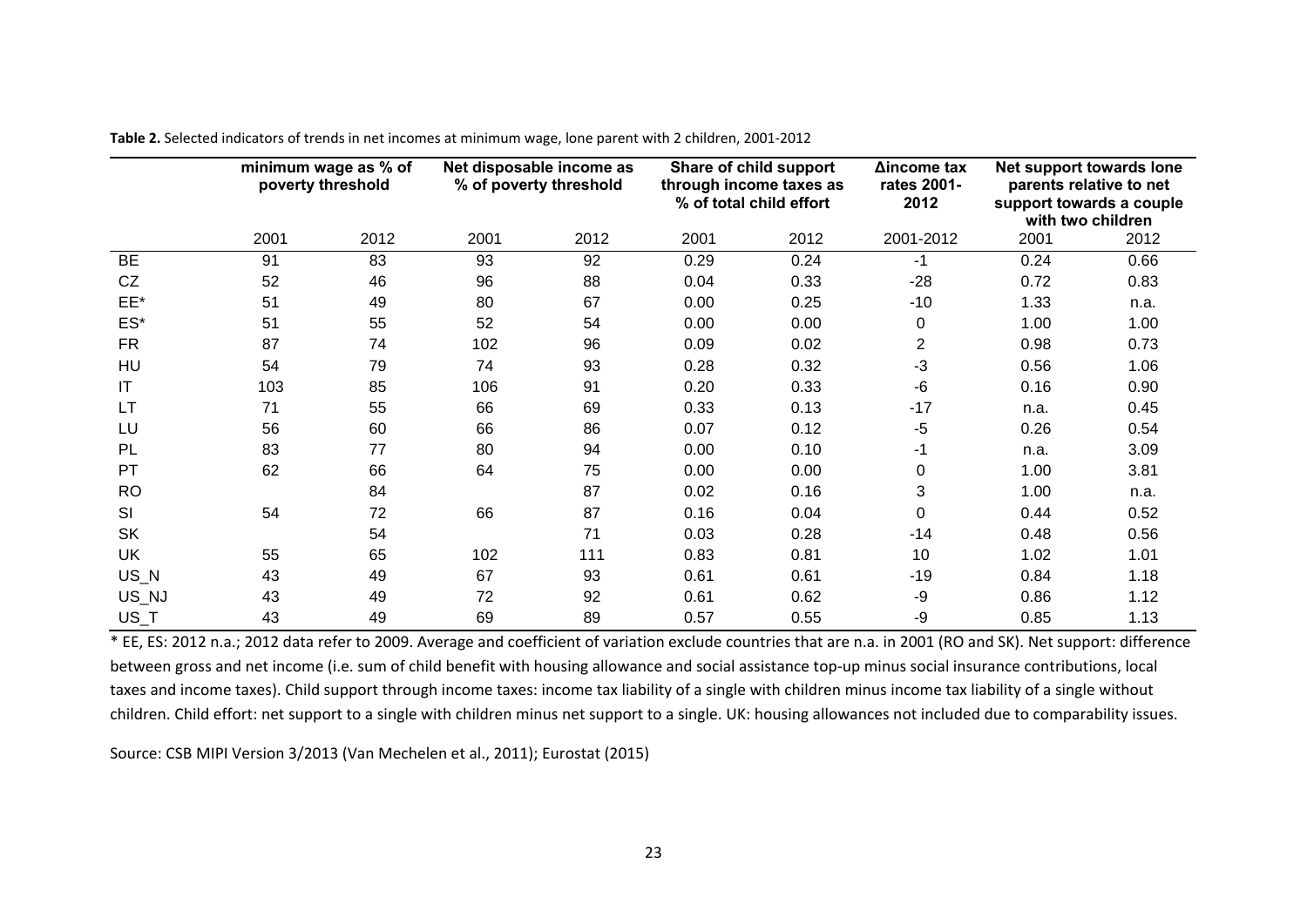#### *5.3.3 Are working lone parents deemed more deserving?*

Figure 4 shows trends in net income for both breadwinner couples with children and lone parents. In the period 2001‐2012, lone parentsfared better in all countriesincluded in Figure 4, with the exception of France (and Estonia in the period 2001‐2009. This is confirmed when we compare the net support towards lone parents with the support for breadwinner couples with children (columns 9 and 10 of Table 2). In all countries but France, this ratio increased from 2001 to 2012, and in some countries even quite substantially. The drivers of these increases are diverse. For instance, Belgium and Poland introduced specific categorical child benefit supplements to lone parent families. Other countries, such as Luxembourg, implemented a tax benefit for lone parents. Elsewhere, the increase is the consequence of the family types becoming eligible for a social assistance top‐up. However, the activity requirements in some social assistance schemes make breadwinner couples ineligible, a reservation that does not apply to a working lone parent. Portugal is a prime example in this case. Note that in France, breadwinner couples remained eligible for a social assistance top‐up. In fact, the exceptional finding that relatively more support was directed towards breadwinner couples than to lone parent families in this country, is driven by the higher social assistance top-up a couple with children receives. The general pattern however is clearly different and consistent with our hypothesis.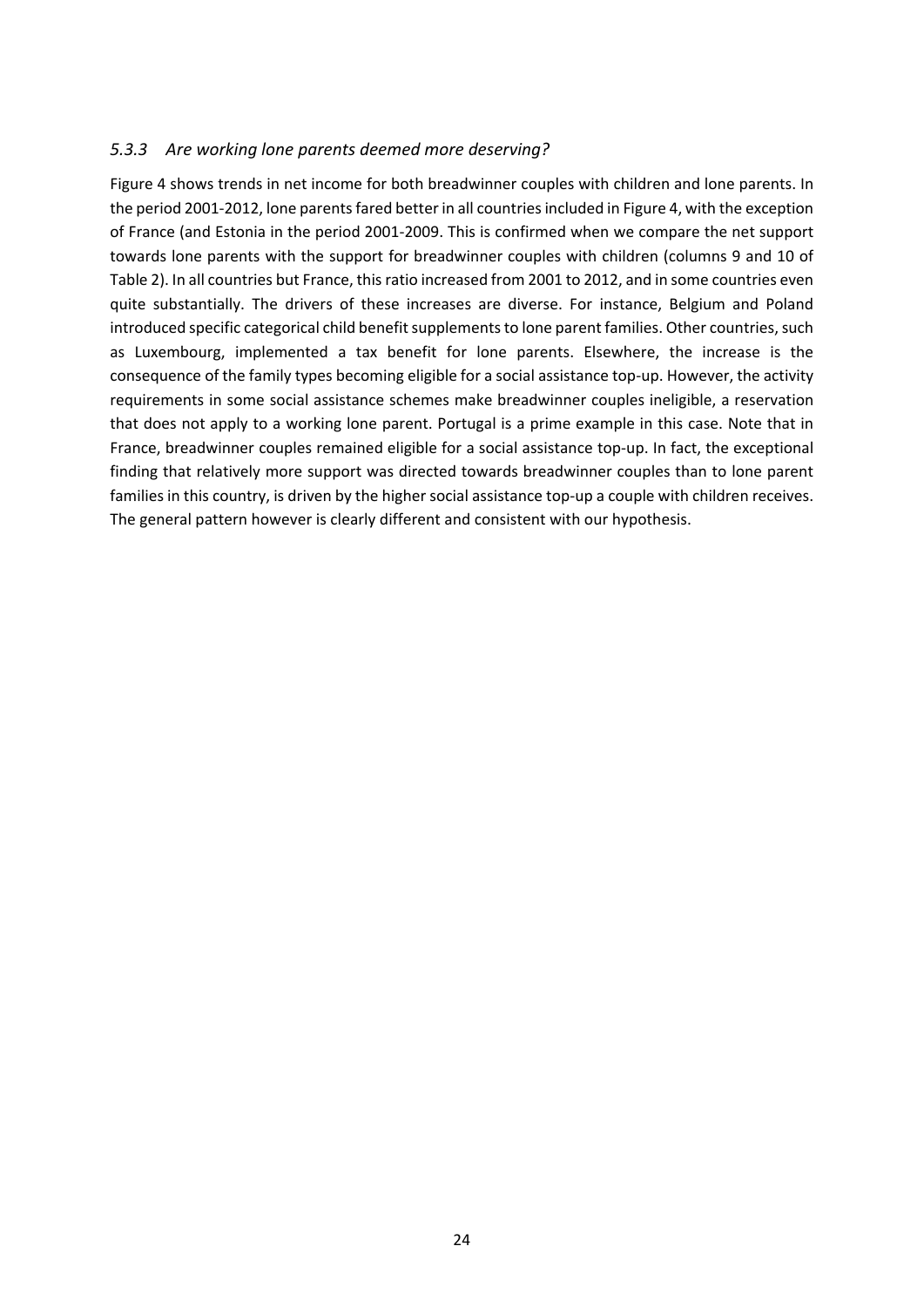# **Conclusion**

This contribution has explored trends in the net disposable incomes of minimum wage earners in the EU and in three US states for reference.

This is relevant for a number of reasons. First, the wages of less skilled workers are believed to be under pressure in the richest countries. Intensifying competition from countries where less skilled labour comes much cheaper is one major perceived driver. Skilled‐biased technological change is another because it intensifies competition for tasks that are not (yet) taken over by machines. Within the EU enlargement may have exerted substantial added pressure. Workers and firms from countries with much lower wages and excess labour supply gained full access to the EU Single Market in a relatively short period of time around 2004 and 2007. All this gives ground to suspect that minimum wages came under pressure in the countries where these were highest at the start of our observation period, the early 2000s.

We do find some downward convergence of minimum wages within the EU. However, the decrease in variation is only very limited in relative terms, and is not coupled to a general decrease in minimum wages. Rather, countries with initially quite low minimum wages issued substantial increases, whereas the minimum wages in the more generous countries lost ground relative to average living standards.

From the outset, we did not expect net incomes to necessarily follow these trends in minimum wages. Concerns with 'making work pay' and in-work poverty grew increasingly prominent during the 2000s. We hypothesized that this may have motivated governments to impact on net incomes through additional income support measures, even if they saw limited scope for minimum wage increases. We do find that governments counteracted (or at least softened) decreases in relative minimum wages through direct income support measures. Most prevalent among these were a substantial decline in income tax liabilities, especially for single households that were still facing relatively substantial tax burdens at the start of the observation period. In many countries, the importance of child support through the tax system in the overall net income support seems to have increased. This is consistent with claims that a trend is unfolding towards a fiscalization of income support policies. Finally, we hypothesized that the strongest efforts were aimed at working lone parents. We assumed so because low skilled one parents face the highest risk of entrapment in longterm benefit dependence unless the transition to a low‐skilled jobs brings a significant income gain. At the same time they and their children face the highest risk of remaining poor if they have to make ends meet on low pay. We do find indications that governments stepped up efforts to offer income support for low earnings households and that this happened even more for lone parents as compared to single persons or breadwinner couples.

In a way this is relatively hopeful. Yet the fact of the matter remains that in‐work poverty persists even in countries that have taken the most substantial additional efforts to support households on low earnings. It is worth stressing again that in most EU countries a majority of children growing up in financial poverty live in households that mainly rely on earnings. For many of them this is a long-term affliction when parents (or more often the sole parent) have limited opportunities for upward pay mobility. Thus for the rhetoric of 'making work pay' and 'a job is the best protection against poverty' to become a reality there is still a long way to go in many countries. The question is whether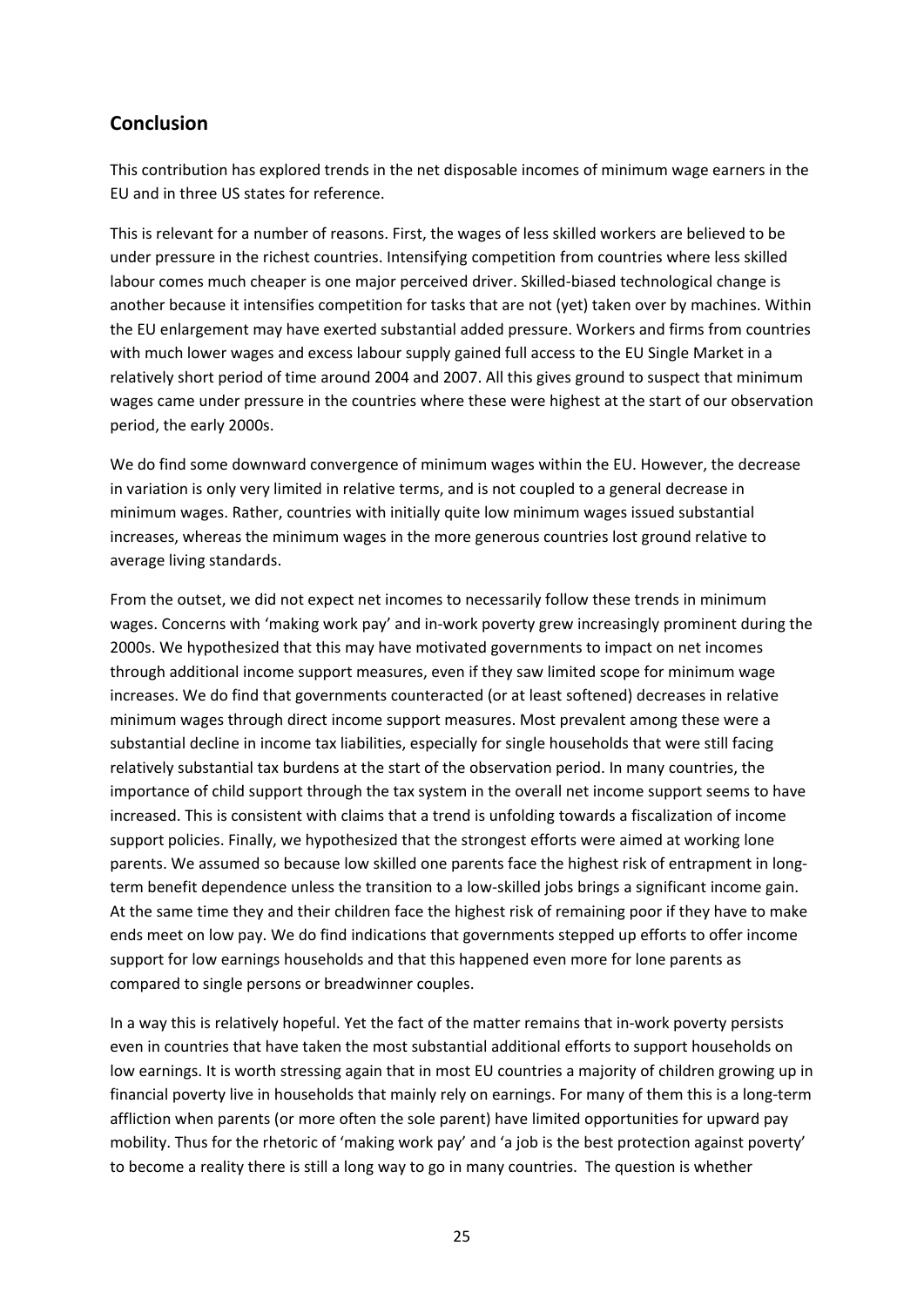governments will have enough zeal and resources to stem what seems to be an inevitable tide towards fewer decent jobs for the least skilled and yet ever greater competition for these jobs.

# **Annex**

|           | income tax  |             |                |             | social insurance<br>contributions |       | social<br>assistance |             |                | housing<br>allowance |             |             |
|-----------|-------------|-------------|----------------|-------------|-----------------------------------|-------|----------------------|-------------|----------------|----------------------|-------------|-------------|
|           | 2001        | 2009        | 2012           | 2001        | 2009                              | 2012  | 2001                 | 2009        | 2012           | 2001                 | 2009        | 2012        |
| BE        | $-17$       | $-17$       | $-17$          | $-7$        | $-2$                              | $-2$  | 0                    | 0           | 0              | $\Omega$             | $\Omega$    | $\mathbf 0$ |
| CZ        | $-4$        | $\Omega$    | $\mathbf 0$    | $-13$       | $-11$                             | $-11$ | 0                    | $\mathbf 0$ | $\mathbf 0$    | 13                   | 12          | 19          |
| EE        | $-10$       | -9          | $-10$          | $\mathbf 0$ | $-4$                              | $-5$  | 0                    | 0           | $\mathbf 0$    | $\mathbf 0$          | 0           | $\mathbf 0$ |
| ES        | 0           | $\mathbf 0$ |                | -6          | $-7$                              |       | 0                    | $\mathbf 0$ |                | $\mathbf 0$          | $\mathbf 0$ |             |
| <b>FR</b> | $-1$        | 3           | $-1$           | $-21$       | $-22$                             | $-22$ | 0                    | 1           | 1              | 4                    | 4           | 3           |
| HU        | $-23$       | $-2$        | $-16$          | $-11$       | $-17$                             | $-19$ | 0                    | $\mathbf 0$ | 3              | $\mathbf 0$          | $\mathbf 0$ | 0           |
| IT        | $-12$       | $-10$       | $-11$          | -9          | -9                                | -9    | 0                    | 0           | 0              | $\Omega$             | 9           | 0           |
| LT        | $-24$       | $-6$        | -6             | $-3$        | -9                                | -9    | 0                    | $\mathbf 0$ | $\mathbf 0$    | $\mathbf 0$          | 0           | 0           |
| LU        | $-2$        | $-1$        | $-2$           | $-11$       | $-12$                             | $-12$ | 0                    | 0           | $\overline{2}$ | 0                    | 0           | 0           |
| PL        | $-1$        | $-4$        | $-4$           | $-25$       | $-21$                             | $-21$ | 0                    | $\mathbf 0$ | $\Omega$       | 6                    | $\mathbf 0$ | 3           |
| PT        | $\mathbf 0$ | $\mathbf 0$ | $\Omega$       | $-11$       | $-11$                             | $-11$ | 0                    | $\mathbf 0$ | $\Omega$       | $\mathbf 0$          | $\Omega$    | $\mathbf 0$ |
| <b>RO</b> | 0           | $-7$        | -8             | $-20$       | $-17$                             | $-17$ | 0                    | $\mathbf 0$ | $\Omega$       | $\Omega$             | $\Omega$    | 0           |
| SI        | -8          | $-1$        | $-1$           | $-22$       | $-22$                             | $-22$ | 0                    | $\mathbf 0$ | 0              | $\Omega$             | $\Omega$    | 9           |
| SK        | $-2$        | $\Omega$    | 1              | $-13$       | $-13$                             | $-13$ | 0                    | 0           | $\Omega$       | 13                   | $\Omega$    | 0           |
| UK        | $-4$        | 3           | $\overline{2}$ | $-3$        | $-5$                              | $-4$  | 0                    | $\mathbf 0$ | 0              | $\mathbf 0$          | $\mathbf 0$ | $\mathbf 0$ |
| $US_N$    | $-2$        | $-2$        | $-5$           | -8          | -8                                | -6    | 0                    | $\mathbf 0$ | 0              | $\mathbf 0$          | $\Omega$    | 0           |
| US_NJ     | $-2$        | $-2$        | $-5$           | -8          | -8                                | -6    | 1                    | 6           | 6              | $\mathbf 0$          | $\Omega$    | $\Omega$    |
| US_T      | $-2$        | $-1$        | $-4$           | -8          | -8                                | -6    | 0                    | 1           | 0              | 0                    | 0           | 0           |

| Table 3a. Income components as % of gross minimum wage, single |
|----------------------------------------------------------------|
|                                                                |

#### **Table 3b. Income components as % of gross minimum wage, couple**

|           | income tax  |          |                |             | social insurance<br>contributions |       |             | social<br>assistance |                | housing<br>allowance |             |          |
|-----------|-------------|----------|----------------|-------------|-----------------------------------|-------|-------------|----------------------|----------------|----------------------|-------------|----------|
|           | 2001        | 2009     | 2012           | 2001        | 2009                              | 2012  | 2001        | 2009                 | 2012           | 2001                 | 2009        | 2012     |
| <b>BE</b> | -8          | $-4$     | $-4$           | $-7$        | $-2$                              | $-2$  | 0           | $\Omega$             | $\mathbf 0$    | $\mathbf 0$          | 0           | 0        |
| CZ        | $\mathbf 0$ | $\Omega$ | $\mathbf 0$    | $-26$       | $-25$                             | $-25$ | 38          | 28                   | 25             | 13                   | 12          | 23       |
| EE        | 0           | 0        |                | $\mathbf 0$ | $-4$                              |       | 0           | $\mathbf 0$          |                | 0                    | 0           |          |
| ES        | $\mathbf 0$ | $\Omega$ |                | $-6$        | $-7$                              |       | $\mathbf 0$ | $\Omega$             |                | $\mathbf 0$          | $\mathbf 0$ |          |
| <b>FR</b> | 1           | $-1$     | $-1$           | $-21$       | $-22$                             | $-22$ | 0           | 14                   | 14             | 11                   | 11          | 11       |
| HU        | $-23$       | $-2$     | $-16$          | $-11$       | $-17$                             | $-19$ | 32          | $\Omega$             | 4              | 4                    | 6           | 0        |
| IT        | $-7$        | $-5$     | $-6$           | -9          | -9                                | -9    | $\Omega$    | $\Omega$             | 0              | 0                    | 14          | 0        |
| <b>LT</b> | $-24$       | $-6$     | -6             | $-3$        | -9                                | -9    | $\Omega$    | $\Omega$             | $\Omega$       | 0                    | 0           | 0        |
| LU        | $\mathbf 0$ | $\Omega$ | $-1$           | $-11$       | $-12$                             | $-13$ | 37          | 45                   | 48             | 0                    | 0           | 0        |
| PL        | $-1$        | $-4$     | $-4$           | $-25$       | $-21$                             | $-21$ | $\Omega$    | $\mathbf 0$          | $\mathbf 0$    | 8                    | 2           | 9        |
| <b>PT</b> | $\Omega$    | $\Omega$ | $\Omega$       | $-11$       | $-11$                             | $-11$ | $\Omega$    | $\Omega$             | $\Omega$       | 0                    | 0           | $\Omega$ |
| <b>RO</b> | $\mathbf 0$ | $-4$     | $-5$           | $-20$       | $-17$                             | $-17$ | $\mathbf 0$ | $\Omega$             | $\mathbf 0$    | 0                    | 0           | 0        |
| SI        | $-4$        | $\Omega$ | $\Omega$       | $-22$       | $-22$                             | $-22$ | $\Omega$    | $\Omega$             | $\Omega$       | $\mathbf 0$          | 17          | 13       |
| SK        | $\mathbf 0$ | 0        | 1              | $-13$       | $-13$                             | $-13$ | 25          | $\mathbf 0$          | 15             | 22                   | 0           | 0        |
| UK        | $-4$        | 21       | 19             | $-3$        | $-5$                              | $-4$  | $\Omega$    | $\Omega$             | $\Omega$       | 0                    | 0           | $\Omega$ |
| US N      | $\Omega$    | 5        | 2              | -8          | -8                                | -6    | 7           | 8                    | $\overline{2}$ | 0                    | 0           | 0        |
| US_NJ     | $\Omega$    | 4        | 1              | -8          | -8                                | -6    | 13          | 19                   | 6              | 0                    | $\mathbf 0$ | 0        |
| US T      | 0           | 5        | $\overline{2}$ | -8          | -8                                | -6    | 12          | 9                    | 4              | 0                    | 0           | 0        |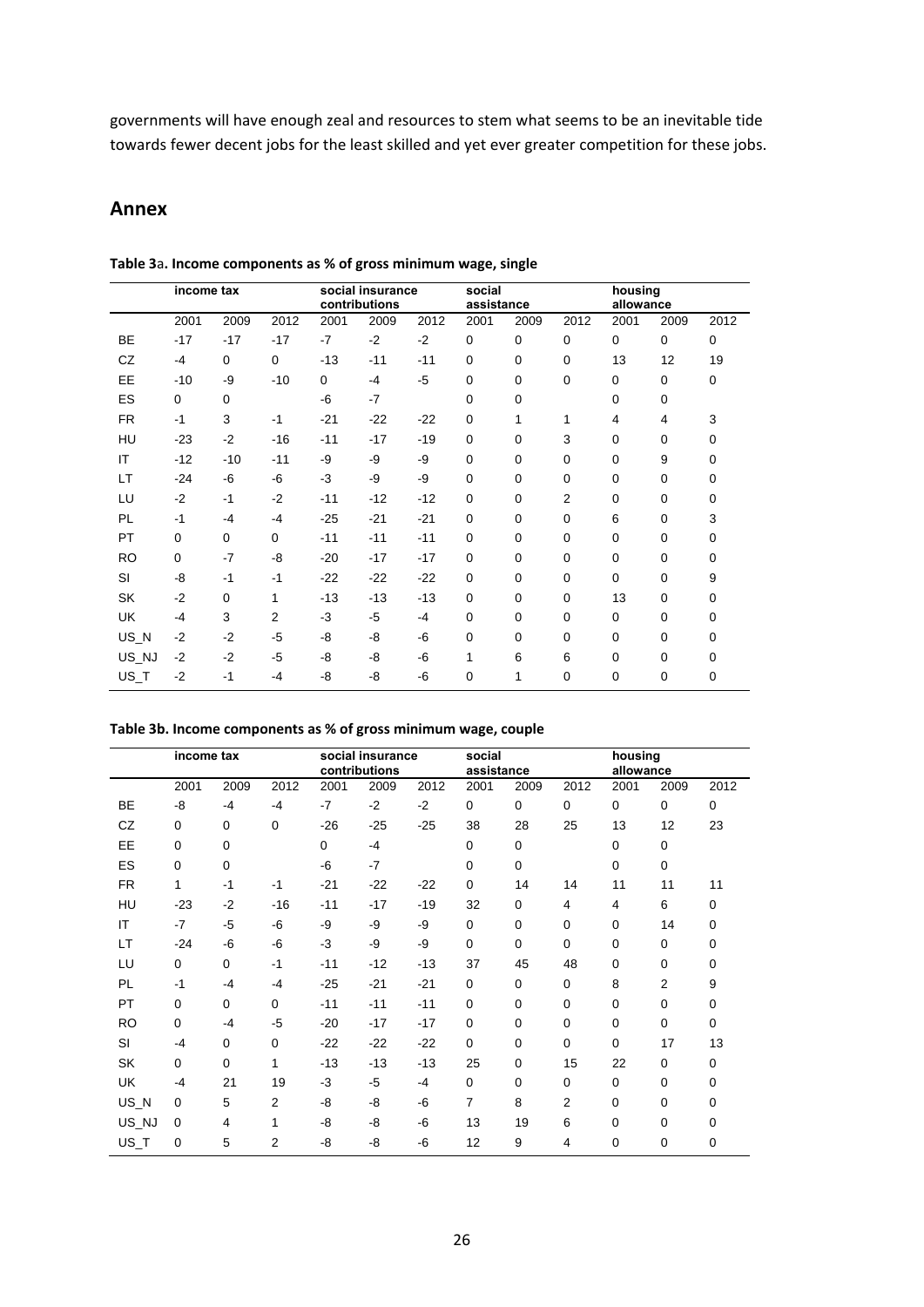|           | income tax     |          |      | social insurance<br>contributions |       |                | child       | benefit |             |             | social<br>assistance |                |             | housing<br>allowance |             |  |
|-----------|----------------|----------|------|-----------------------------------|-------|----------------|-------------|---------|-------------|-------------|----------------------|----------------|-------------|----------------------|-------------|--|
|           | 200            | 200      | 201  | 200                               | 200   | 201            | 200         | 200     | 201         | 200         | 200                  | 201            | 200         | 200                  | 201         |  |
|           | 1              | 9        | 2    | 1<br>$-7$                         | 9     | $\overline{2}$ | 1           | 9       | 2           | 1           | 9                    | 2              | 1           | 9                    | 2           |  |
| <b>BE</b> | $-3$           | 2        | 3    |                                   | $-2$  | $-2$           | 20          | 19      | 19          | 0           | $\Omega$             | $\mathbf{0}$   | $\Omega$    | $\Omega$             | $\Omega$    |  |
| CZ        | $\mathbf 0$    | 22       | 28   | $-26$                             | $-25$ | $-25$          | 53          | 40      | 15          | 70          | 43                   | 79             | 22          | 14                   | 14          |  |
| <b>EE</b> | $\Omega$       | $\Omega$ |      | $\Omega$                          | $-4$  |                | 28          | 14      |             | 14          | $\Omega$             |                | 0           | $\mathbf 0$          |             |  |
| ES        | 0              | 0        |      | -6                                | $-7$  |                | 11          | 8       |             | 0           | 0                    |                | 0           | 0                    |             |  |
| <b>FR</b> | $\overline{2}$ | $\Omega$ | 0    | $-21$                             | $-22$ | $-22$          | 13          | 14      | 12          | 0           | 24                   | 24             | 24          | 25                   | 25          |  |
| HU        | $-3$           | $-2$     | 0    | $-11$                             | $-17$ | $-19$          | 44          | 37      | 29          | 32          | $\overline{7}$       | $\overline{7}$ | 4           | 11                   | $\mathbf 0$ |  |
| IT        | $-2$           | $\Omega$ | 0    | -9                                | -9    | -9             | 28          | 23      | 22          | $\mathbf 0$ | $\Omega$             | $\Omega$       | 0           | 20                   | $\Omega$    |  |
| LT        | $-24$          | $-1$     | $-1$ | $-3$                              | -9    | -9             | $\mathbf 0$ | 13      | 13          | 47          | 64                   | 55             | 0           | 0                    | $\mathbf 0$ |  |
| LU        | $\mathbf 0$    | $-1$     | $-3$ | $-11$                             | $-12$ | $-14$          | 32          | 39      | 37          | 52          | 61                   | 65             | $\mathbf 0$ | 0                    | 0           |  |
| PL        | $-1$           | 0        | 0    | $-25$                             | $-21$ | $-21$          | 11          | 10      | 13          | 0           | 13                   | $\Omega$       | 19          | 9                    | 17          |  |
| PT        | 0              | 0        | 0    | $-11$                             | $-11$ | $-11$          | 15          | 19      | 15          | 0           | 0                    | $\Omega$       | 0           | 0                    | $\mathbf 0$ |  |
| <b>RO</b> | 0              | 0        | $-1$ | $-20$                             | $-17$ | $-17$          | 22          | 24      | 19          | 0           | 0                    | $\Omega$       | 0           | 0                    | $\Omega$    |  |
| <b>SI</b> | 0              | 0        | 0    | $-22$                             | $-22$ | $-22$          | 44          | 39      | 32          | 12          | 9                    | 12             | 15          | 24                   | 19          |  |
| SK        | $\Omega$       | 13       | 14   | $-13$                             | $-13$ | $-13$          | 38          | 14      | 14          | 52          | 0                    | 43             | 30          | 0                    | $\mathbf 0$ |  |
| <b>UK</b> | 81             | 69       | 70   | $-3$                              | $-5$  | $-4$           | 20          | 17      | 16          | $\mathbf 0$ | $\Omega$             | $\mathbf{0}$   | 0           | $\Omega$             | $\Omega$    |  |
| US_N      | 38             | 54       | 50   | -8                                | -8    | -6             | 0           | 0       | 0           | 35          | 37                   | 32             | $\Omega$    | 0                    | 0           |  |
| US_N      | 44             | 58       | 53   | -8                                | -8    | -6             | 0           | 0       | 0           | 41          | 44                   | 32             | 0           | 0                    | 0           |  |
| US_T      | 38             | 51       | 47   | -8                                | -8    | -6             | 0           | 0       | $\mathbf 0$ | 41          | 37                   | 32             | 0           | 0                    | 0           |  |

**Table3c. Income components as % of gross minimum wage, couple with two children**

**Table3d. Income components as % of gross minimum wage, lone parent with two children**

|           |                | income tax |      | social insurance<br>contributions |       |       | child       | benefit |             |             | social<br>assistance |                |     | housing<br>allowance |             |  |
|-----------|----------------|------------|------|-----------------------------------|-------|-------|-------------|---------|-------------|-------------|----------------------|----------------|-----|----------------------|-------------|--|
|           | 200            | 200        | 201  | 200                               | 200   | 201   | 200         | 200     | 201         | 200         | 200                  | 201            | 200 | 200                  | 201         |  |
|           | 1              | 9          | 2    | 1                                 | 9     | 2     | 1.          | 9       | 2           | 1           | 9                    | 2              | 1   | 9                    | 2           |  |
| <b>BE</b> | -9             | -9         | -9   | $-7$                              | $-2$  | $-2$  | 20          | 25      | 25          | 0           | $\Omega$             | 0              | 0   | 0                    | $\mathbf 0$ |  |
| CZ        | $\mathbf 0$    | 22         | 28   | $-13$                             | $-11$ | $-11$ | 53          | 34      | 15          | 24          | 20                   | 41             | 22  | 14                   | 20          |  |
| EE        | $-10$          | 0          |      | $\Omega$                          | $-4$  |       | 66          | 28      |             | $\Omega$    | 0                    |                | 0   | 0                    |             |  |
| ES        | $\mathbf 0$    | 0          |      | -6                                | $-7$  |       | 11          | 8       |             | 0           | 0                    |                | 0   | 0                    |             |  |
| <b>FR</b> | $\overline{2}$ | $\Omega$   | 0    | $-21$                             | $-22$ | $-22$ | 13          | 14      | 12          | 0           | 14                   | 14             | 24  | 25                   | 25          |  |
| HU        | $-3$           | $-2$       | 0    | $-11$                             | $-17$ | $-19$ | 47          | 41      | 32          | 0           | $\mathbf 0$          | 5              | 4   | 8                    | $\mathbf 0$ |  |
| IT        | $-7$           | 0          | $-1$ | -9                                | -9    | -9    | 21          | 23      | 22          | $\mathbf 0$ | $\Omega$             | $\Omega$       | 0   | 20                   | 0           |  |
| LT        | $-18$          | $-1$       | $-1$ | $-3$                              | -9    | -9    | $\Omega$    | 13      | 13          | 13          | 25                   | 23             | 0   | 0                    | 0           |  |
| LU        | $\mathbf 0$    | 5          | 5    | $-11$                             | $-12$ | $-13$ | 32          | 39      | 37          | 0           | 16                   | 18             | 0   | 0                    | $\mathbf 0$ |  |
| PL        | $-1$           | 0          | 0    | $-25$                             | $-21$ | $-21$ | 11          | 37      | 36          | 0           | $\Omega$             | $\mathbf 0$    | 13  | 3                    | 9           |  |
| PT        | $\mathbf 0$    | 0          | 0    | $-11$                             | $-11$ | $-11$ | 15          | 23      | 17          | 0           | 13                   | $\overline{7}$ | 0   | 0                    | 0           |  |
| <b>RO</b> | $\mathbf 0$    | $-1$       | $-3$ | $-20$                             | $-17$ | $-17$ | 22          | 27      | 25          | 0           | $\mathbf 0$          | 0              | 0   | 0                    | $\mathbf 0$ |  |
| SI        | $\Omega$       | $\Omega$   | 0    | $-22$                             | $-22$ | $-22$ | 44          | 43      | 27          | 0           | $\Omega$             | $\Omega$       | 0   | 21                   | 16          |  |
| SK        | $\Omega$       | 13         | 14   | $-13$                             | $-13$ | $-13$ | 38          | 14      | 14          | 6           | $\Omega$             | 18             | 20  | 0                    | 0           |  |
| UK        | 81             | 69         | 70   | $-3$                              | $-5$  | $-4$  | 20          | 17      | 16          | $\mathbf 0$ | $\Omega$             | 0              | 0   | 0                    | $\mathbf 0$ |  |
| US_N      | 38             | 51         | 57   | -8                                | -8    | -6    | $\mathbf 0$ | 0       | 0           | 25          | 25                   | 39             | 0   | 0                    | $\mathbf 0$ |  |
| US_N<br>J | 44             | 56         | 53   | -8                                | -8    | -6    | $\mathbf 0$ | 0       | $\mathbf 0$ | 30          | 32                   | 42             | 0   | 0                    | 0           |  |
| US_T      | 38             | 48         | 47   | -8                                | -8    | -6    | $\mathbf 0$ | 0       | 0           | 30          | 25                   | 42             | 0   | 0                    | 0           |  |

Source: CSB MIPI Version 3/2013 (Van Mechelen et al., 2011)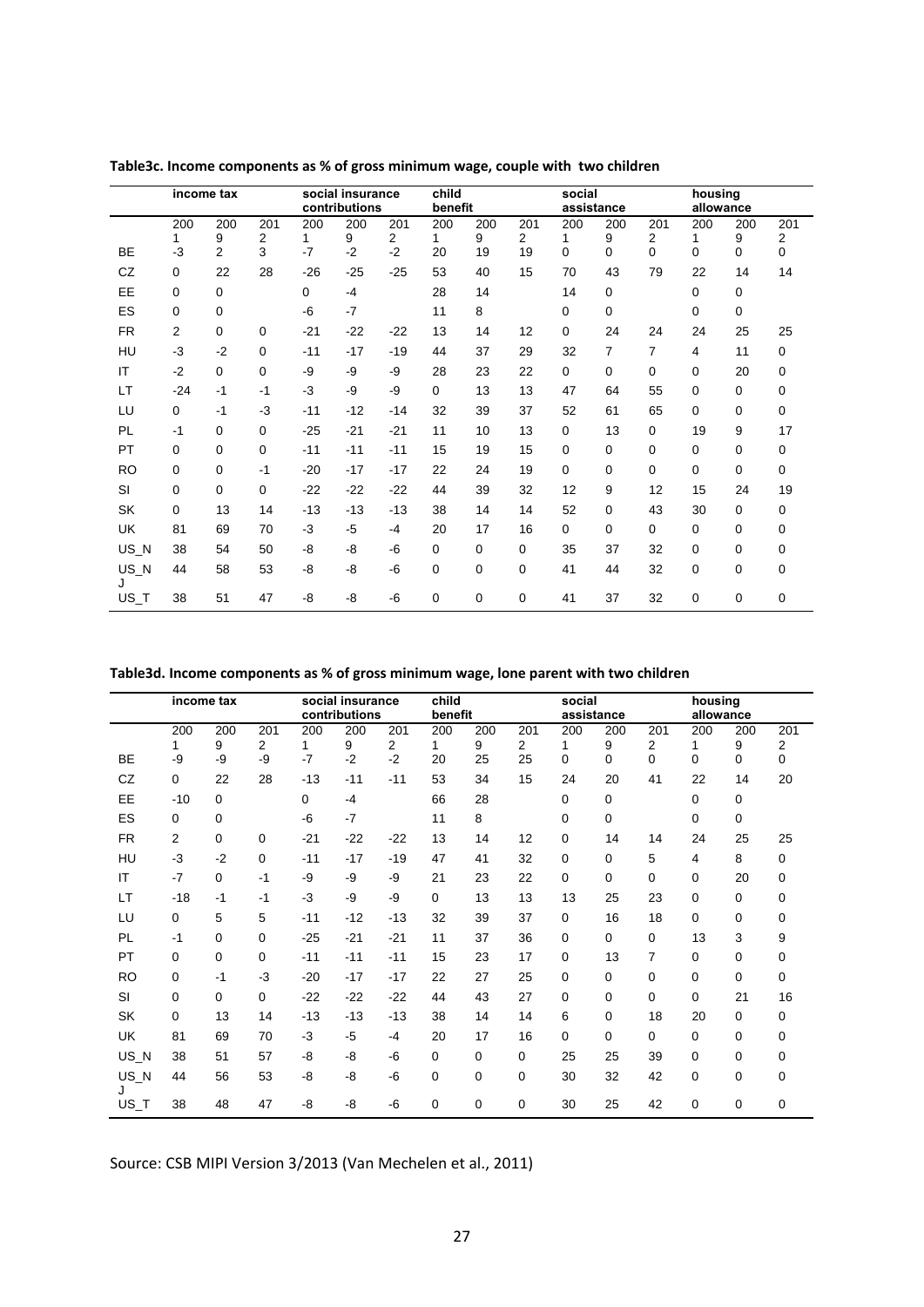# **References**

- Adema, W. (1997). *What do countries really spend on social policies? a comparative note* (OECD Economic Studies). Paris: OECD.
- Annesley, C. (2007). Lisbon and social Europe: towards a European 'adult worker model' welfare system. *Journal of European Social Policy, 17*(3), 195‐205. doi: 10.1177/0958928707078363
- Bradshaw, J., & Hatland, A. (2006). Introduction. In J. Bradshaw & A. Hatland (Eds.), *Social Policy, Employment And Family Change In Comparative Perspective*. Cheltenham: Edward Elgar.
- Cantillon, B., Collado, D., & Van Mechelen, N. (forthcoming). *The end of decent incomes for the poor? The fatal link between minimum wages and social benefits in world's most developed welfare states.* (CSB Working Papers). Antwerp: Herman Deleeck Centre for Social Policy.
- Cantillon, B., & Van Mechelen, N. (2014). Cracks in a policy paradigm poverty reduction and social security: the case of Belgium. *International Review of Sociology, 24*(2), 270‐290. doi: 10.1080/03906701.2014.933026
- Cantillon, B., & Vandenbroucke, F. (2014). *Reconciling work and poverty reduction. How successful are European welfare states?* Oxford: Oxford University Press.
- Corluy, V., & Vandenbroucke, F. (2014). Indiviudal employment, household employment, and risk of poverty in the European Union. A decomposition analysis. In B. Cantillon & F. Vandenbroucke (Eds.), *Reconciling work and poverty reduction* (pp. 94‐130). Oxford: Oxford university press.
- Daly, M. (2011). What Adult Worker Model? A Critical Look at Recent Social Policy Reform in Europe from a Gender and Family Perspective. *Social Politics: International Studies in Gender, State & Society, 18*(1), 1‐23. doi: 10.1093/sp/jxr002
- Dolado, J., Felgueroso, F., & Jimeno, J. (2000). *The role of the minimum wage in the welfare state: an appaisal* (IZA Discussion paper). Bonn: IZA.
- Draxler, J., & Van Vliet, O. (2010). European Social Model: No Convergence from the East. *Journal of European Integration, 32*(1), 115‐135. doi: 10.1080/07036330903375230
- Erhel, C., & Zajdela, H. (2004). The Dynamics of Social and Labour Market Policies in France and the United Kingdom: Between Path Dependence and Convergence. *Journal of European Social Policy, 14*(2), 125‐142. doi: 10.1177/0958928704042004
- Commission Recommendation of 3 October 2008 on the active inclusion of people excluded from the labour market 2008/867/EC C.F.R. (2008a).
- Commission Recommendation of 3 October 2008 on the active inclusion of people excluded from the labour market (notified under document number C(2008) 5737), 2008/867/EC C.F.R. (2008b).
- European Commission. (2011). *Employment and social developments in Europe*). Luxembourg: Publications office of the European Communities.
- Eurostat. (2015). Statistics by theme. Retrieved May 2015 http://epp.eurostat.ec.europa.eu/portal/page/portal/statistics/themes
- Ferrarini, T., Nelson, K., & Höög, H. (2013). From universalism to selectivity: old wine in new bottles for child benefits in Europe en other countries. In I. Marx & K. Nelson (Eds.), *Minimum income protection in flux* (pp. 137‐160). Basingstoke: Palgrave Macmillan.
- Freeman, R. (1996). The minimum wage as a redistributive tool. *Economic Journal*(106).
- Gaffney, D. (2014). Are in-work benefits in the UK a magnet for EU migrants? Retrieved from http://touchstoneblog.org.uk/2014/12/are‐in‐work‐benefits‐in‐the‐uk‐a‐magnet‐for‐eu‐ migrants/
- Immervoll, H. (2007). *Minimum wages, minimum labour costs and the tax treatment of low‐wage employment* (IZA Discussion paper series Discussion Paper no. 2555). Bonn: IZA.
- Immervoll, H. (2012). *Reforming the benefit system to make work pay: options and priorities in a weak labour market* (IZA policy paper). IZA.
- International Labour Organization. (2008). *Global Wage Report 2008 / 09: Minimum wages and collective bargaining ‐ Towards policy coherence*. Geneva: International labour organization.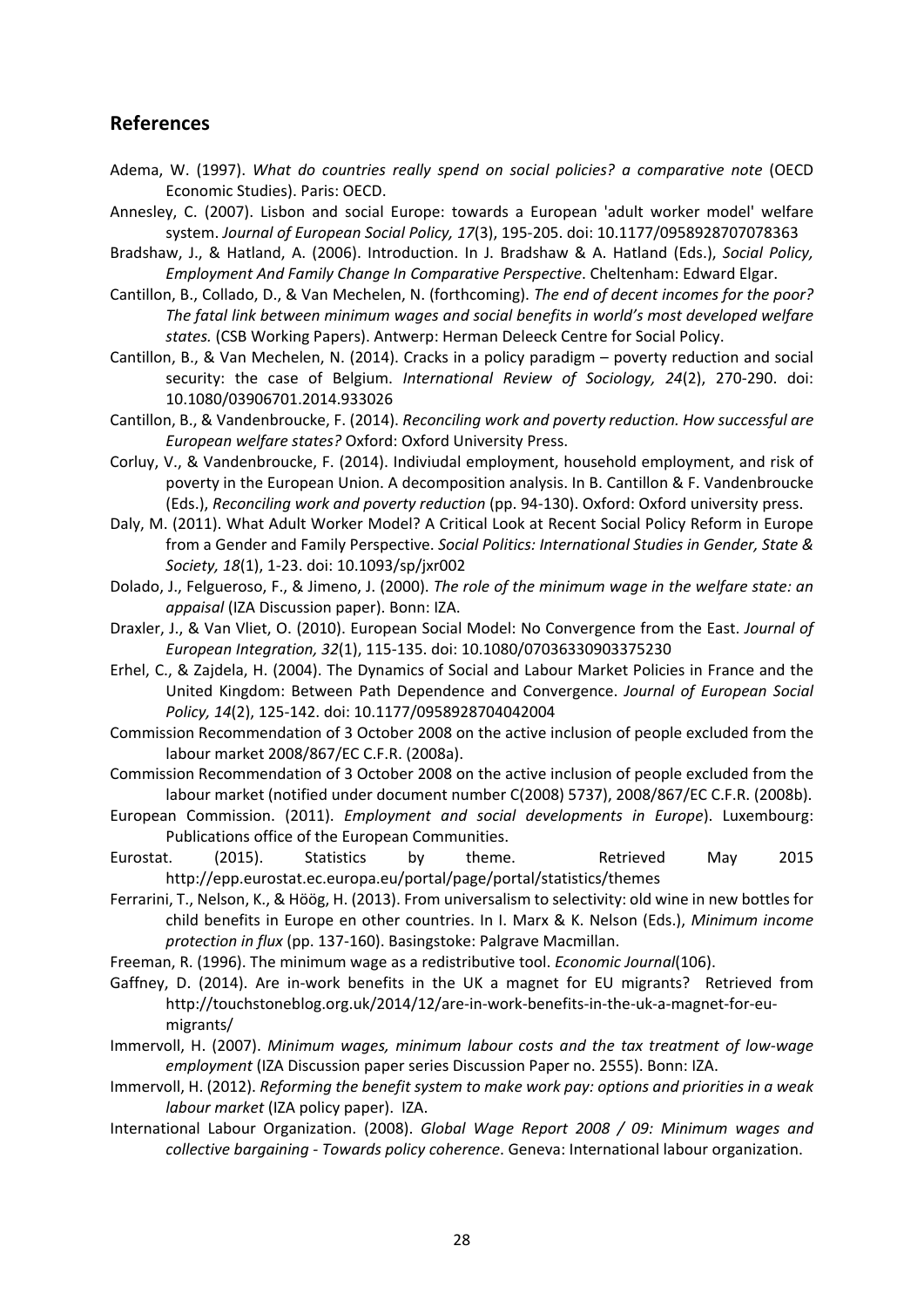- Jensen, C. (2010). Catching up by transition: globalization as a generator of convergence in social spending. *Journal of European public policy, 18*(1), 106‐121.
- Kenworthy, L. (forthcoming). *Do Employment‐Conditional Earnings Subsidies Work?* (Improve policy paper). Herman Deleeck Centre for Social Policy.
- Knijn, T., Martin, C., & Millar, J. (2007). Activation as a Common Framework for Social Policies towards Lone Parents. *Social Policy & Administration, 41*(6), 638‐652. doi: 10.1111/j.1467‐ 9515.2007.00576.x
- Kvist, J. (2004). Does EU enlargement start a race to the bottom? Strategic interaction among EU member states in social policy. *Journal of European Social Policy, 14*, 301.
- Malmberg, J. (2010). *The impact of the ECJ judgments on Viking, Laval, Rüffert and Luxembourg on the practice of collective bargaining and the effectiveness of social action* (Employment and social affairs). DG for internal policies, .
- Marx, I., Horemans, J., Marchal, S., Van Rie, T., & Corluy, V. (2013). *Towards a better marriage between job growth and poverty reduction* (GINI policy paper). AIAS.
- Marx, I., Marchal, S., & Nolan, B. (2013). Mind the gap: net incomes of minimum wage workers in the EU and the US. In I. Marx & K. Nelson (Eds.), *Minimum income protection in flux* (pp. 54‐80). Houndmills: Palgrave.
- Marx, I., & Nolan, B. (2014). In‐work poverty. In B. Cantillon & F. Vandenbroucke (Eds.), *Reconciling work and poverty reduction* (pp. 133‐156). Oxford: Oxford University Press.
- Marx, I., Vanhille, J., & Verbist, G. (2012). Combating in‐work poverty in continental Europe: the potential impact of higher minimum wages and targeted tax relief. *Journal of Social Policy, 41*(1), 19‐41. doi: 10.1017/s0047279411000341
- McBride, S., & Williams, R. A. (2001). Globalization, the Restructuring of Labour Markets and Policy Convergence: The OECD 'Jobs Strategy'. *Global social policy, 1*(3), 281‐309. doi: 10.1177/146801810100100302
- Montanari, I., Nelson, K., & Palme, J. (2008). TOWARDS A EUROPEAN SOCIAL MODEL? *European Societies, 10*(5), 787‐810. doi: 10.1080/13668800801912543
- OECD. (2005). *Extending opportunities: how active social policy can benefit us all*. Paris: OECD.
- OECD. (2009). *Employment outlook: tackling the jobs crisis*. Paris: OECD.
- OECD. (2015). OECD Stat.Extracts. Retrieved May 2015 http://stats.oecd.org/index.aspx?queryid=35253#
- Paetzold, J. (2012). *the convergence of welfare state indicators in Europe: evidence from panel data* (Working papers in economics and finance). University of Salzburg.
- Paetzold, J., & Van Vliet, O. (2012). *convergence without hard criteria: does EU soft law affect domestic unemployment protection schemes?* (Working papersin Economics and finance). University of Salzburg.
- Rodrigues, C. F. (2012). *Minimum Income in Portugal: Changing the Rules in Times of Crisis* WP 05/2012/DE/CEMAPRE). School of Economics and Management, technical university of Lisbon.
- Ryckx, F., & Kampelmann, S. (2012). *Who earns minimum wages in Europe? New evidence based on household surveys* (Report 124). Brussels: European trade union institute.
- Scharpf, F. W. (2002). The European Social Model: Coping with the Challenges of Diversity. *Journal of common market studies, 40*(4), 645‐670.
- Sinn, H. W. (2002). EU enlargement and the future of the welfare state. *Scottish Journal of Political economy, 49*(1), 104‐115.
- Skedinger, P. (2010). *Employment protection legislation: evolution, effects, winners and losers*. Cheltenham: Edward Elgar.
- Skevik, A. (2006). Working their way out of poverty? Lone mothers in policies and labour markets. In J. Bradshaw & A. Hatland (Eds.), *Social Policy, Employment And Family Change In Comparative Perspective*. Cheltenham: Edward Elgar.